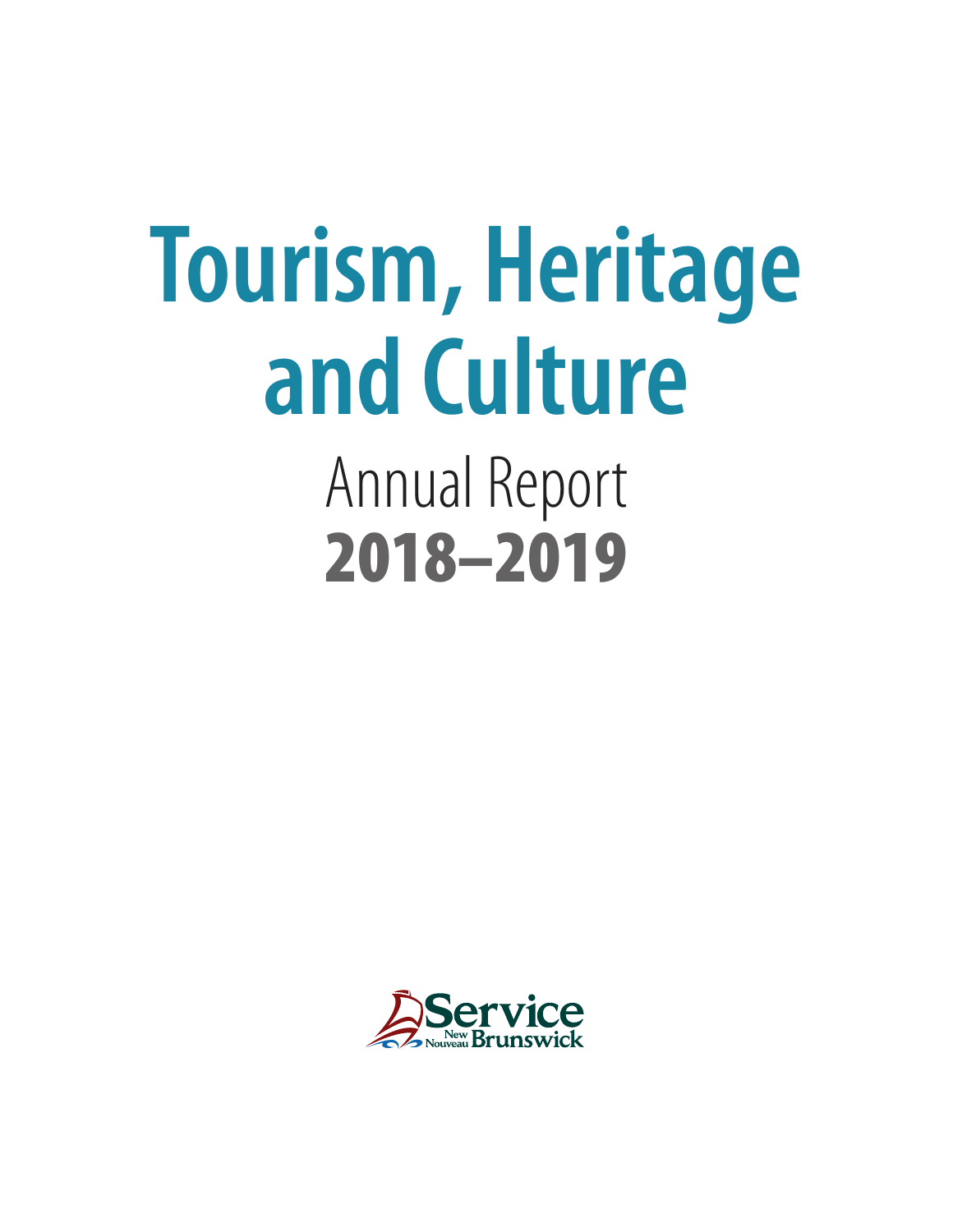#### **Tourism, Heritage and Culture Annual Report 2018-2019**

Province of New Brunswick PO 6000, Fredericton NB E3B 5H1 CANADA

#### www.gnb.ca

ISBN # 978-1-4605-2415-2 (bilingual print edition) ISBN # 978-1-4605-2105-2 (PDF: English edition)

12562 | 2019.11 | Printed in New Brunswick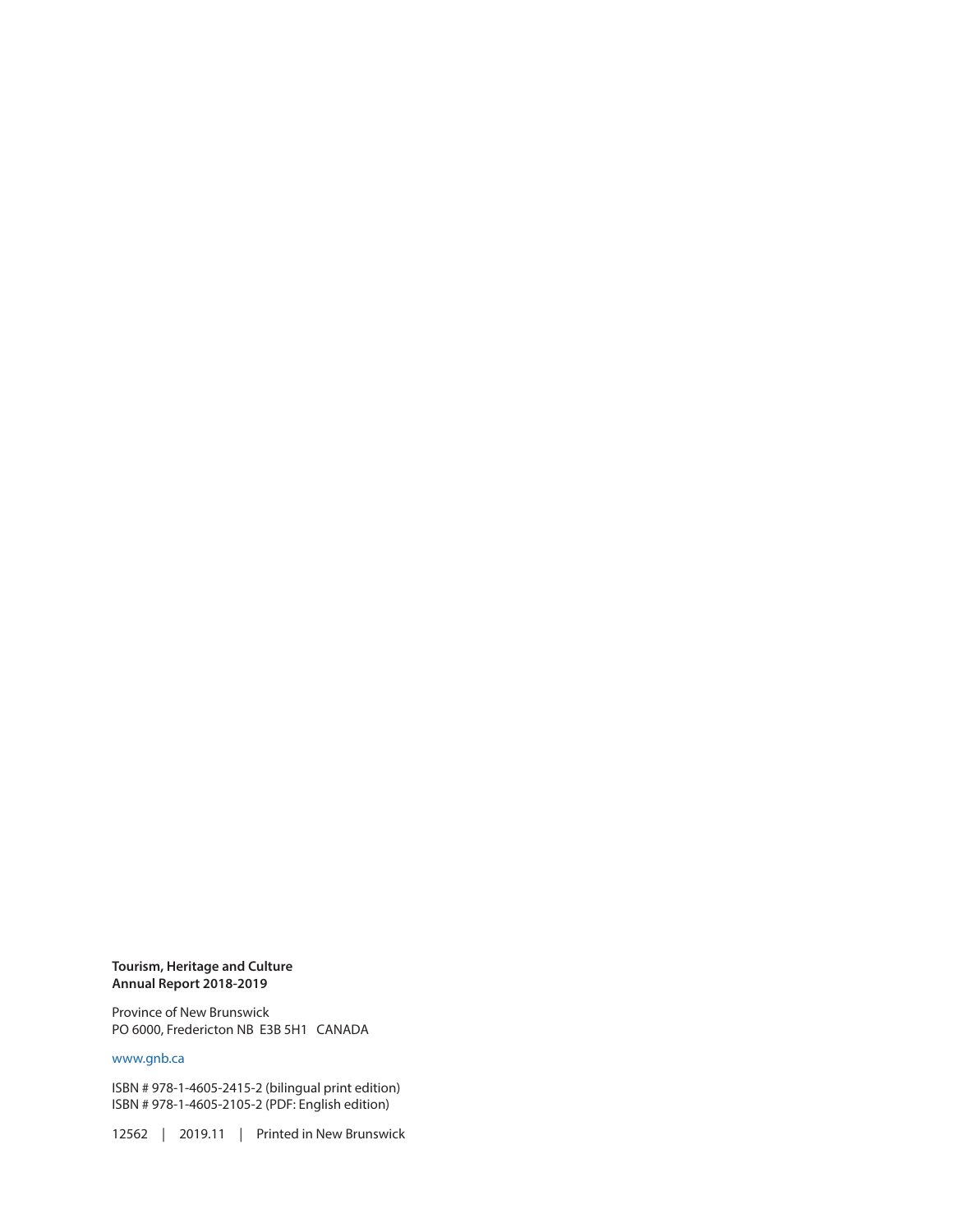#### Transmittal letters

**From the Minister to the Lieutenant-Governor The Honourable Brenda Murphy Lieutenant-Governor of New Brunswick**

May it please your Honour:

It is my privilege to submit the annual report of the Department of Tourism, Heritage and Culture, Province of New Brunswick, for the fiscal year April 1, 2018, to March 31, 2019.

Respectfully submitted,

Holin

Honourable Robert Gauvin Minister

**From the Deputy Minister to the Minister Honourable Robert Gauvin Minister of Tourism, Heritage and Culture**

Sir:

I am pleased to be able to present the annual report describing operations of the Department of Tourism, Heritage and Culture for the fiscal year April 1, 2018, to March 31, 2019.

Respectfully submitted,

 $\triangle$ lein g

Alain Basque Deputy Minister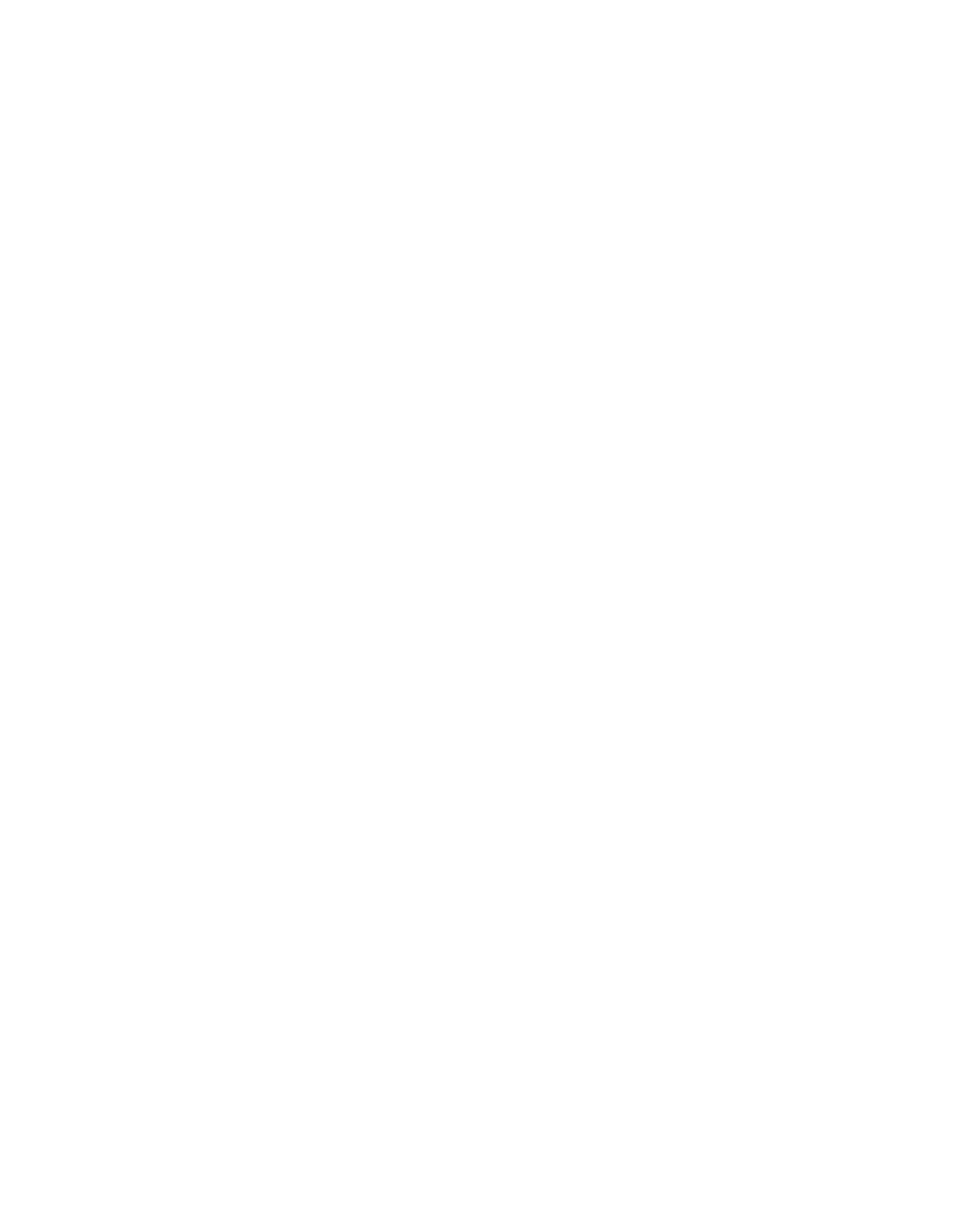### Table of contents

| Summary of recommendations from the Office of the Auditor General 33 |
|----------------------------------------------------------------------|
|                                                                      |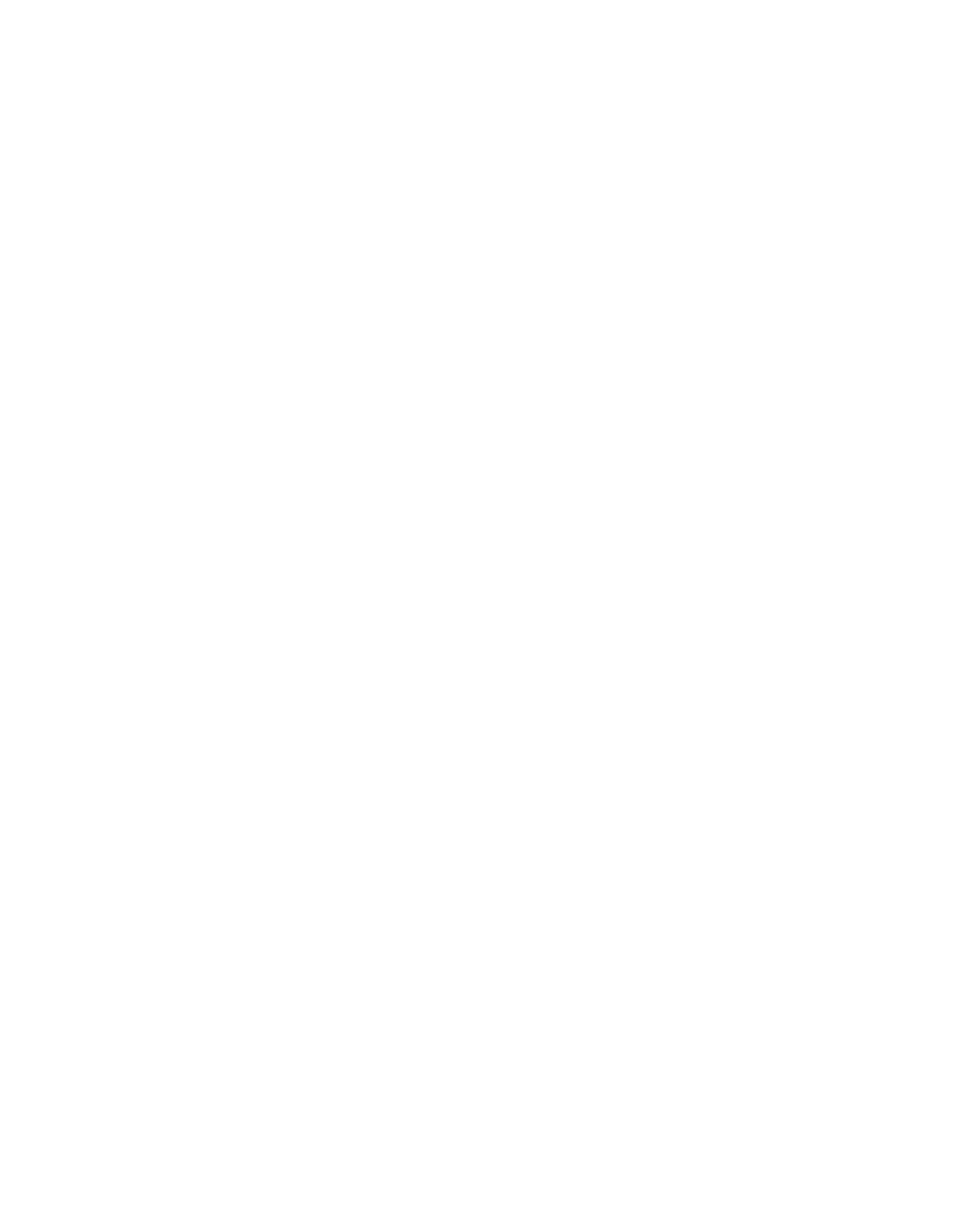### <span id="page-6-0"></span>Minister's message

The Department of Tourism, Heritage and Culture has a mission to foster economic growth, pride of place, and the well-being of New Brunswickers through the conservation, development and promotion of New Brunswick's natural, cultural, recreational and heritage resources.

Tourism is an important contributor to New Brunswick's economy. Private sector operators are the lifeblood of the industry and the department is proud to offer programs and services to help businesses and entrepreneurs develop new products, acquire skills and competencies and access tools and information they can use to increase sales and provide a better customer experience. In 2018-2019, the department accomplished significant work with more than 100 businesses and entrepreneurs across the province to elevate and diversify tourism products and offer enhanced experiences for visitors and residents. Marketing investments were made in key markets to promote the province in unique, targeted ways to increase awareness, ultimately resulting in more visitors and increased tourism revenues.

Our provincial parks and attractions are also important contributors to the tourism economy. They provide opportunities for residents and visitors to take part in recreational and outdoor activities that promote a healthy lifestyle, while contributing to the protection of our ecosystems and the elements of natural and cultural heritage. With three provincial parks open during winter months, this strengthens our position as a four-season destination.

Guided by the New Brunswick's Recreation and Sport Policy Framework, the department provides strategic leadership and support to provincial, regional and local organizations to ensure that we have a strong sport and recreation delivery system. This contributes to more active living opportunities for New Brunswickers, crime prevention, social inclusion and to the quality of life for all.

Heritage and culture are at the heart of our social fabric and our identity. Through the work of the Culture, Heritage and Archaeology Division, the department supports the conservation of 13,000 years of archaeological heritage, the promotion of our rich and diverse culture and the development of our vibrant arts industry.

I am very proud of the work accomplished by the staff at Tourism, Heritage and Culture. I look forward to working with them in the year ahead to promote New Brunswick as a first-class travel destination and a superb place to live and thrive.

Holin

Honourable Robert Gauvin Minister of Tourism, Heritage and Culture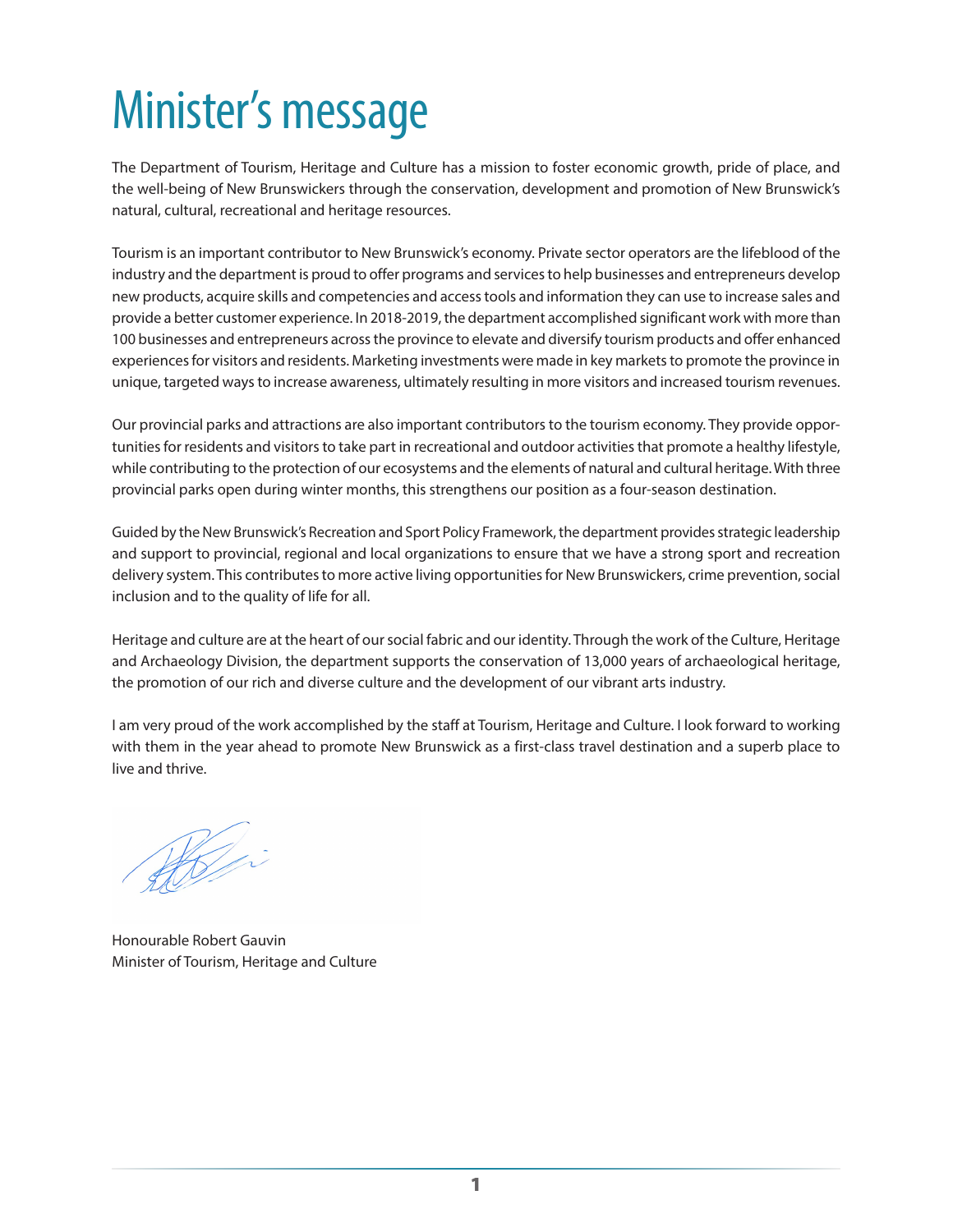### <span id="page-7-0"></span>Deputy Minister's message

The tourism industry is an important economic driver for New Brunswick. Our province must compete on the world stage to stand out and showcase its amazing offerings. With our beautiful provincial parks, scenic drives, signature trails, attractions, events and festivals and our rich heritage and culture, New Brunswick has everything to amaze visitors and residents alike.

In 2018-2019, department staff have done excellent work to support product innovation, particularly with tourism operators across the province through programs and services. New products and offerings were created to fill the gaps and existing ones were enhanced to improve visitors' experiences in our province. This was done through the launch and implementation of the INSPIRE program, a leading-edge professional development program for the tourism industry, the Indigenous Tourism Best Practice Mission and through and the TAP into New Brunswick campaign.

As well, with the implementation of the Scenic Drive Revitalization Plan, the department encouraged visitors to get off the highways and spend more time and money exploring the province.

New Brunswick's provincial parks are an important part of our tourism industry. In 2018-2019, several provincial parks and attractions extended their season outside the regular summer months into the long weekend of October.

Parks also play an important role to protect the environment and ensure future generations have a place to recreate. The department has worked closely with First Nations and other key stakeholders to pursue our parks revitalization efforts. We invested in new signage, trails and expanded the Water Monitoring Protocol to eight provincially designated parks. We have also accomplished significant projects such as the completion of the Fundy Trail Parkway, the introduction of a Trails Action Plan and the Atlantic Outdoor Forum.

The department continued its efforts to strengthen the sports and recreation system. We collaborated with a variety of organizations to provide recreational opportunities and a specific focus to improve participation for First Nations, women and girls, disadvantaged youth and persons with a disability. We also worked closely with Parasport New Brunswick in the pursuit of their strategic priorities and overall mandate to support the development of Paralympic sports throughout the province.

Additionally, with the introduction of the New Brunswick's Recreation and Sport Policy Framework, we are in a better position to provide guidance to the sports and recreation system delivery and enhance our contribution for achieving our goals.

In 2019, the Canada Games took place from February 15 to March 2, in Alberta. The department supported the participation of Team New Brunswick, offering an important sport development experience to 200 athletes, 65 coaching staff and 20 mission team members. Team New Brunswick won a total of nine medals.

Preserving New Brunswick's rich heritage, promoting our culture and supporting the development of the arts industry are also important priorities to the department. We continued to provide leadership in supporting artistic excellence, economic growth and fostering pride of place. All actions within our Cultural Policy have been accomplished or are underway. We also introduced a Public Art Policy, published a study of the economic impact of the province's literature and publishing sector and initiated the celebrations of the 50th anniversary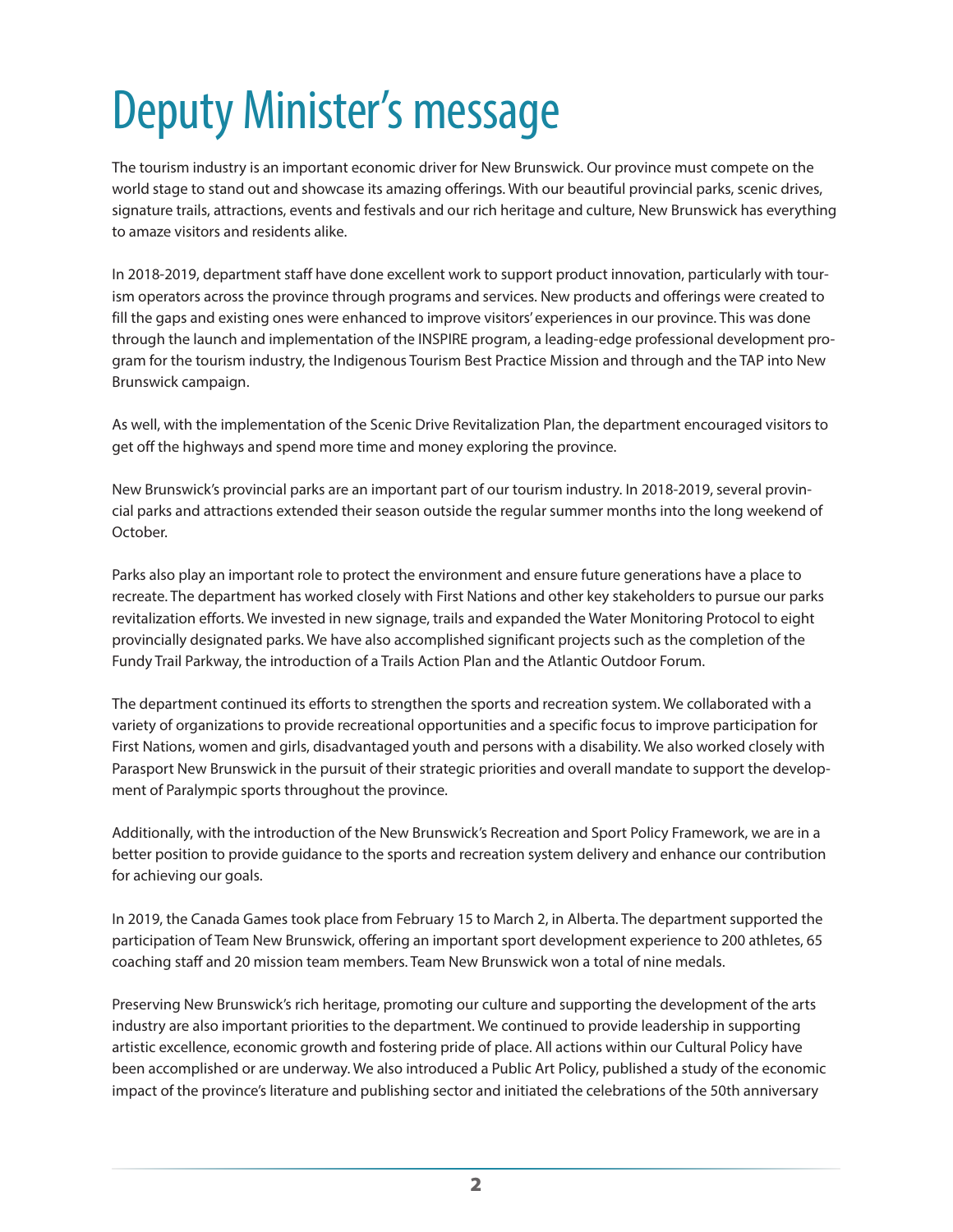of the New Brunswick Art Bank. The Heritage and Archaeological Services Branch received a Governor's award in 2018 in recognition of the ongoing project to repatriate Indigenous archaeological objects to the community of Metepenagiag Mi'kmaq Nation.

All these accomplishments and successes wouldn't be possible without the hard work, expertise and knowledge of our valuable employees. I am pleased that we have completed a People Strategy to improve and enhance our employees' experience and foster a proud, productive, and professional civil service.

As the Deputy Minister, I am proud of the excellent work of the staff at Tourism, Heritage and Culture. Thank you for your dedication and commitment in making New Brunswick the best place to live and the best place to visit.

Jlein g

Alain Basque Acting Deputy Minister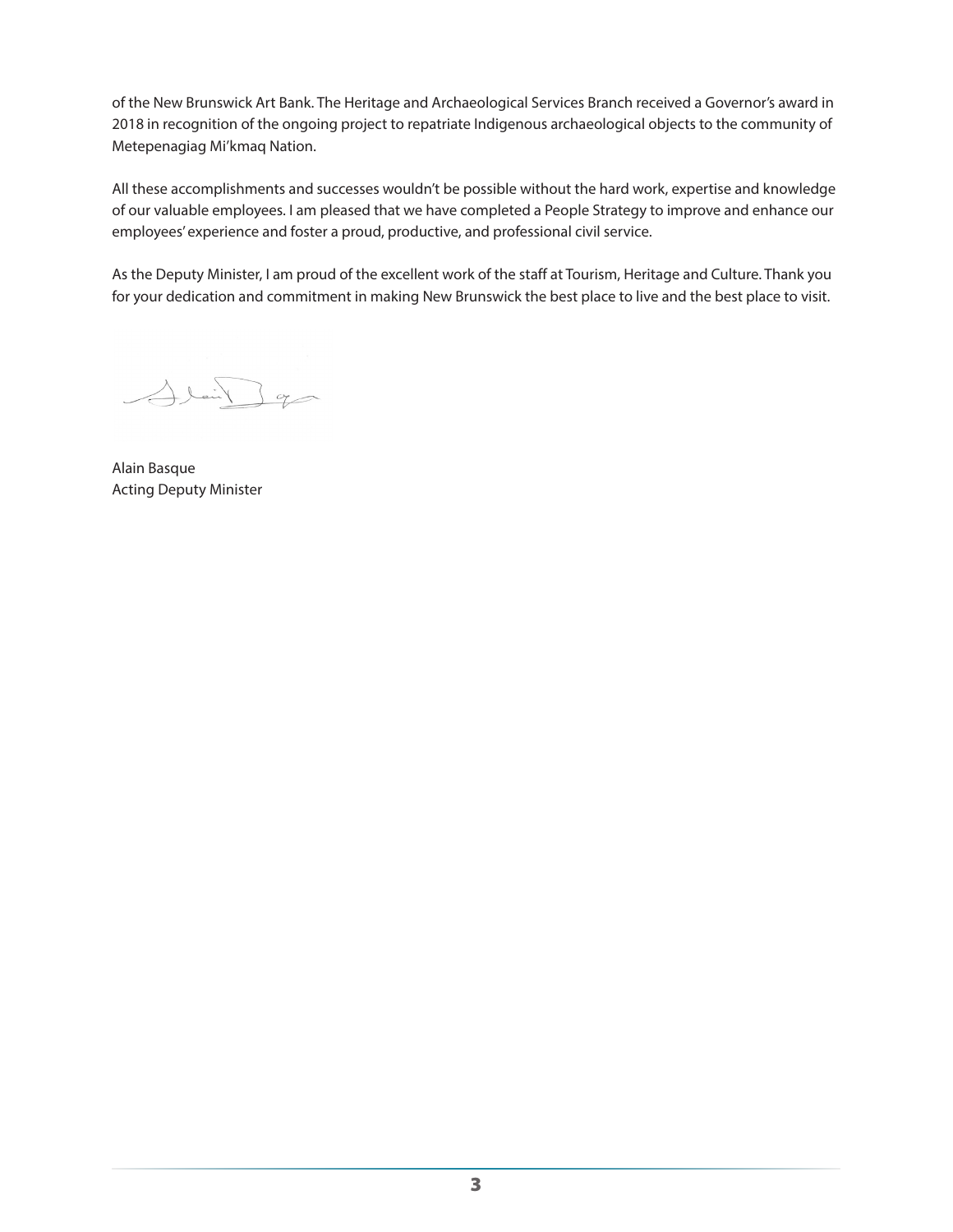### <span id="page-9-0"></span>Top Government Priorities

#### Strategy and Operations Management

The Government of New Brunswick (GNB) uses a Formal Management system built on leading business practices to develop, communicate and review strategy. This process provides the Public Service with a proven methodology to execute strategy, increase accountability and continuously drive improvement.

The development of the strategy, using the Formal Management system, starts with our governments roadmap for the future of New Brunswick that focuses on key priorities and the importance of public accountability

#### **Our Top Priorities:**

#### Affordable and Responsive Government

Getting our financial house in order will make it possible for government to be responsive and provide sustainable high-quality public services for all New Brunswickers.

#### Dependable Public Health Care

New Brunswickers deserve a sustainable, high-quality health-care system where they are able to access the services they need when they need them.

#### World-class Education

New Brunswick's young people need access to a world-class education, so they can make the most of their lives and compete in future job markets.

#### Energized Private Sector

All New Brunswickers benefit from a thriving private sector. Increasing private sector investment, growing our labour force and being home to successful businesses of all sizes is good for our province.

#### Vibrant and Sustainable Communities

Vibrant communities are places people want to call home. More vibrant and sustainable communities make for a more resilient province.

#### High-performing Organization

All New Brunswickers benefit when engaged and empowered civil servants use their talents and skills to make our province a better place.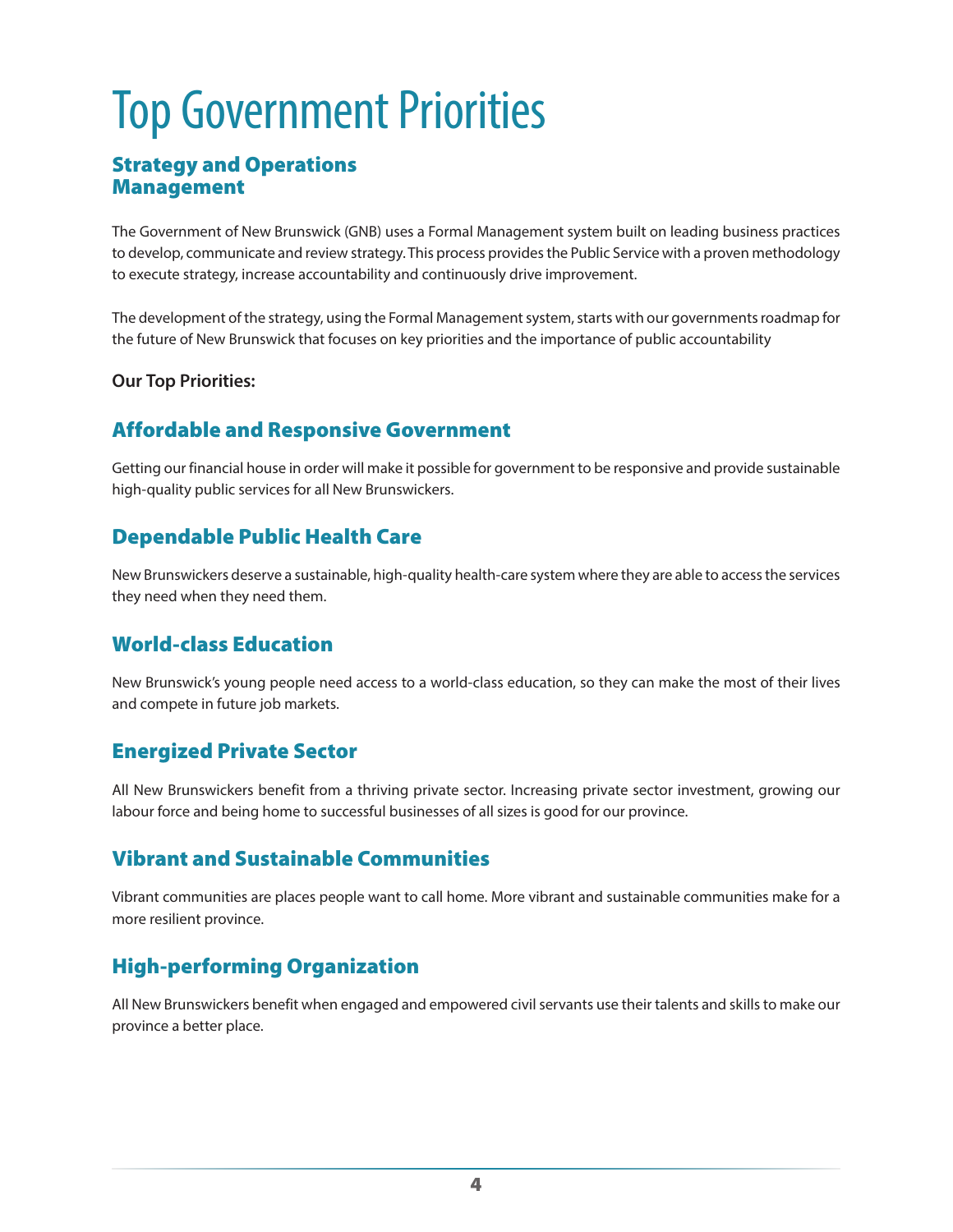### <span id="page-10-0"></span>**Highlights**

**During the 2018-2019 fiscal year, Tourism, Heritage and Culture focused on these strategic priorities:**

#### **Tourism Growth Strategy**

- As part of the Product Innovation Strategy, significant work was done with over 100 tourism businesses and entrepreneurs across the province to elevate their product offering and to be 'market-ready'. The first ever Tourism Start-Up Bootcamps were held to encourage new entrepreneurs to fill product gaps that are impacting growth of industry in visitation and spending. The Product Innovation Branch was focused on developing culinary, adventure, parks, and culture/Indigenous products and experiences, resulting in over 40 new experiences. Work was also done with coastal and First Nations communities on destination development.
- A Scenic Drive Revitalization Plan was developed to encourage more visitors to get off the highways and spend more time and money exploring the province. In 2018, Gateway Signage was installed at key provincial entrances and the first vista was completed at Pokeshaw.
- Additional marketing investments were made in key markets (Quebec, Ontario, New England States and Maritimes) to promote the province in unique, targeted ways to increase awareness, ultimately resulting in more visitors and increase tourism revenues. Overall Campaign Return on Investment (ROI) in 2018 from these markets was \$37.67 of visitor spend per \$1 of campaign budget.
- Extending the tourism season is a key component to increasing tourism revenues, outside the peak summer months. Several parks and attractions extended their season into October, and Mount. Carleton was open for winter operations offering new experiences for visitors. Increased marketing investments were made in key markets to promote the fall season, snowmobile and winter tourism, as well as the spring maple season.
- Focused efforts on strategic partnerships external to GNB resulted in investments of over \$5.5 M, supporting the development of the tourism sector in New Brunswick.

#### **Expanded Water Monitoring Protocol at Provincial Parks**

• A protocol has been established and adopted for water quality monitoring in eight provincially designated parks. This initiative included training for all managers and appropriate employees, the installation of water quality monitoring signage and a revised web page that provides water quality monitoring data and advisories for all parks included in the protocol. This was developed through the collaborative efforts of the Department of Health, Department of Environment and Local Government and the Department of Tourism, Heritage and Culture

#### **Parks Signage Initiative:**

• A Directional Signage Program was launched, providing a new, modern and consistent look to all wayfinding and information signs within our provincial parks. All parks will have new, improved signage by the end of the 2020 season. The Parks and Attractions Branch also established a thematic framework for interpretive signage for all provincial parks which will be used to roll out the full program to parks in the coming years.

#### **Atlantic Outdoor Forum:**

• As part of fostering collaboration between parks, trails and operators, the department supported the inaugural Atlantic Outdoor Forum. The goal of the Atlantic Outdoor Forum was to bring together the Atlantic outdoor sector and those impacted by it; and find solutions to work stronger together. The three areas of concentration for the forum were innovation, collaboration and connection. In addition, the forum provided workshop opportunities for the trails sector on world class trail building and planning from the International Mountain Biking Association and Parks Canada.

#### **Trails Action Plan – Capital Investments in Signature Trails**

• As part of the Trails Action Plan, the Department announced 1.65 M in funding for seven Signature Trails.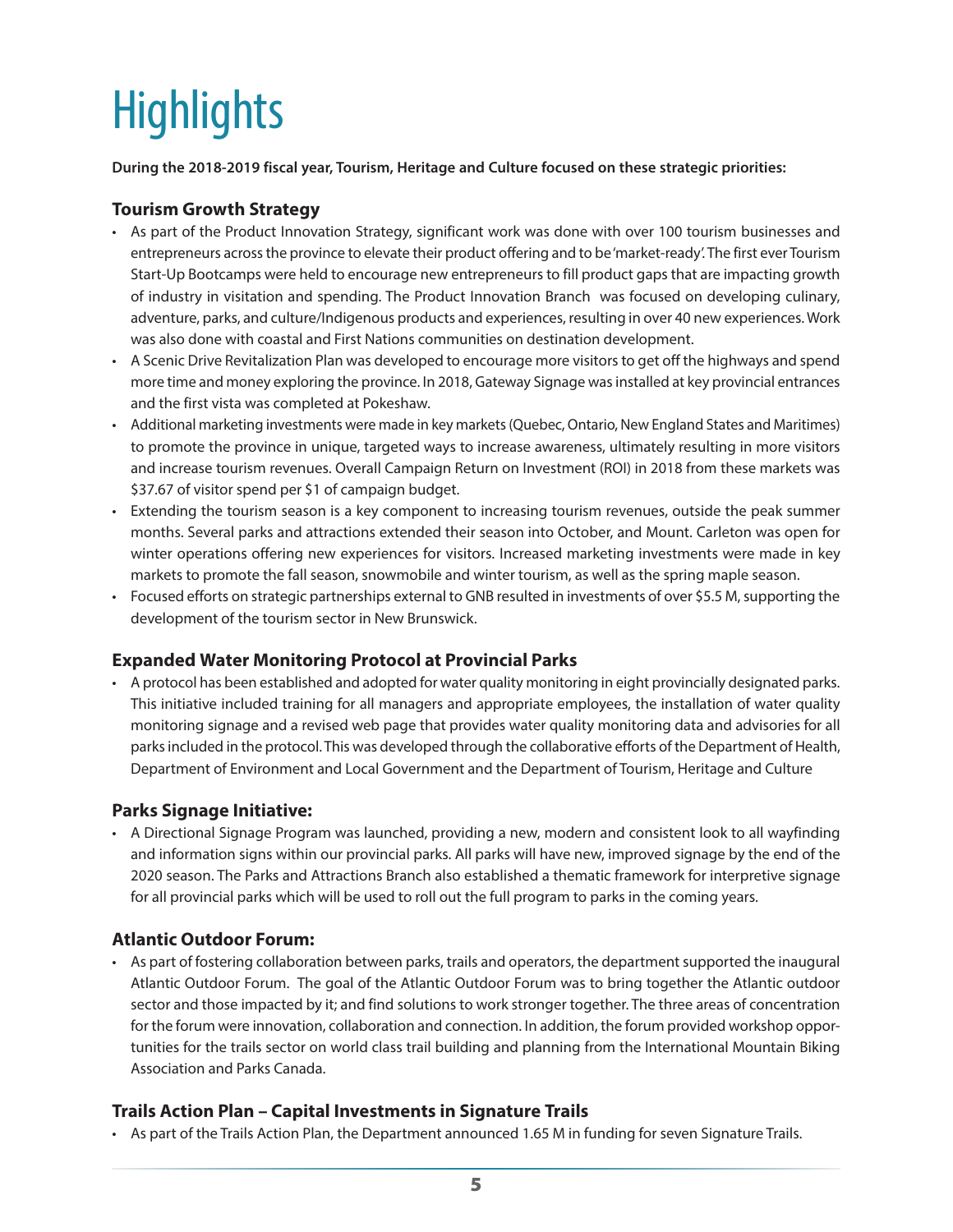#### **Fundy Trail Parkway**

• A grand opening celebration and ribbon cutting to recognize the official completion of the Fundy Trail Parkway was held on June 24th, 2018. Investments have been made in this project by federal and provincial governments totaling more than \$83.8 M over a period of 20 years.

#### **Public Art Policy**

• In 2018, a Public Art Policy for New Brunswick was accepted by government. New Brunswick is now the second province in Canada to have a provincial public art policy. Several new schools have benefited from public art elements being included with numerous projects on the horizon.

#### **NB Art Bank**

- The department initiated the celebrations of the 50th anniversary of the official New Brunswick Art Bank. As part of the celebrations, the department, in partnership with the Beaverbrook Art Gallery, organized an exhibit that was hosted first at the gallery, before traveling throughout the province. This opportunity allowed the department to develop three new emerging visual art curators, i.e. one each for the Francophone, Anglophone and Indigenous communities.
- The department also sent the 2017-2018 Art Bank acquisitions to the University of Maine for an exhibit.

#### **Archaeological Services Branch**

- The Archaeological Services Branch and Metepenagiag Heritage Park were presented with a Governor's award in 2018 by the National Heritage Trust in recognition of the ongoing project to repatriate Indigenous archaeological objects to the community of Metepenagiag Mi'kmaq Nation.
- The Archaeological Services Branch and the Department of Transportation and Infrastructure undertook an Archaeological Impact Assessment which found the remains of an important Indigenous archaeological site where herds of migrating caribou were ambushed in what is now southeastern New Brunswick. The work on this site by archaeologists and Indigenous archaeological technicians was the focus of a documentary by CBC's Land and Sea program highlighting excellence in Heritage Stewardship.

#### **People Strategy**

• The purpose of the People Strategy is to improve and enhance the employee experience through a Departmental People Strategy framework. This will result in an increase in highly productive and engaged employees. The People Strategy was created based on multiple initiatives, including: the employee experience survey results, the Tourism re-organization team, the Park's Labour Force Analysis and input from the process of employee experience action planning.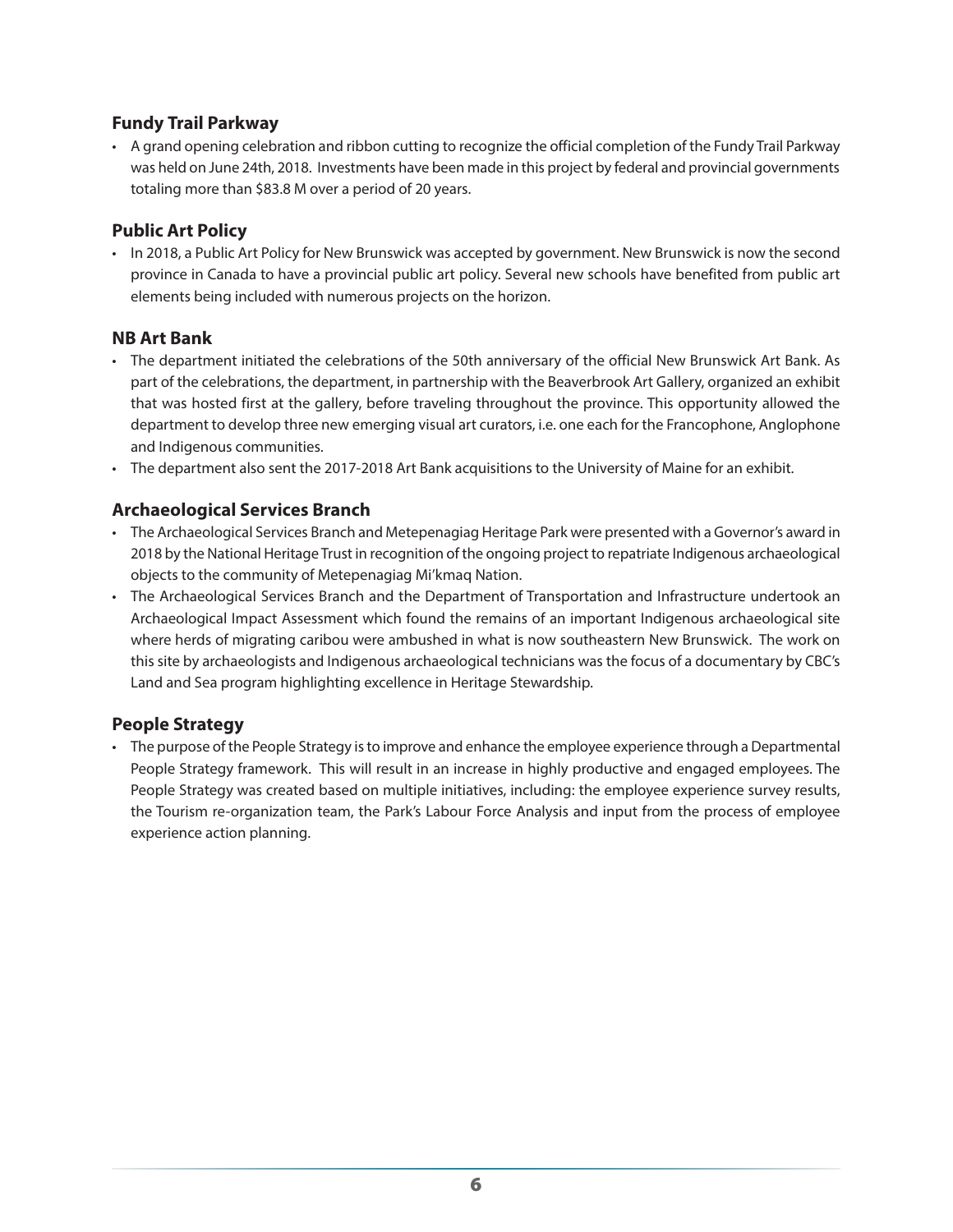### <span id="page-12-0"></span>Performance measures

| <b>Energized private sector</b>                                                            | <b>Measures</b>                                                                                                                                                                                                                                     |
|--------------------------------------------------------------------------------------------|-----------------------------------------------------------------------------------------------------------------------------------------------------------------------------------------------------------------------------------------------------|
| Growth in NB tourism visitor spending                                                      | Visitor Spending is the combination of what international, resident and<br>other Canadian citizens spend while travelling in NB. This is represented<br>by showing year over year comparisons.                                                      |
| Percent growth of hotel room nights sold                                                   | Room night is defined as: One room occupied for one night in a fixed-roof<br>accommodation participating in New Brunswick's roofed accommodation<br>reporting program. This measure indicates percent growth in comparison<br>to the previous year. |
| Visitation at parks and attractions                                                        | This represents overnight visitation via campsite nights at the provincial<br>parks.                                                                                                                                                                |
| Visitor experience rating for strategic hotels and restaurants                             | This measure is the percent of Trip Advisor ratings that are "excellent" for<br>key restaurants, attractions, parks and accommodations in a fiscal year.                                                                                            |
| Attributable visitor spending                                                              | This measures visitor spending that is attributed to marketing activity in<br>the calendar year, in millions.                                                                                                                                       |
| Number of new tourism products or experiences developed                                    | This represents either new tourism operators or current<br>operators who offer new experiences in the fiscal year.                                                                                                                                  |
| <b>Vibrant communities</b>                                                                 | <b>Measures</b>                                                                                                                                                                                                                                     |
| Number of persons with a disability involved in physical literacy programs<br>through GoNB | This represents the number of individuals with a disability who took part<br>in a sport activity supported by GoNB funding during the 2018/2019 fiscal<br>year.                                                                                     |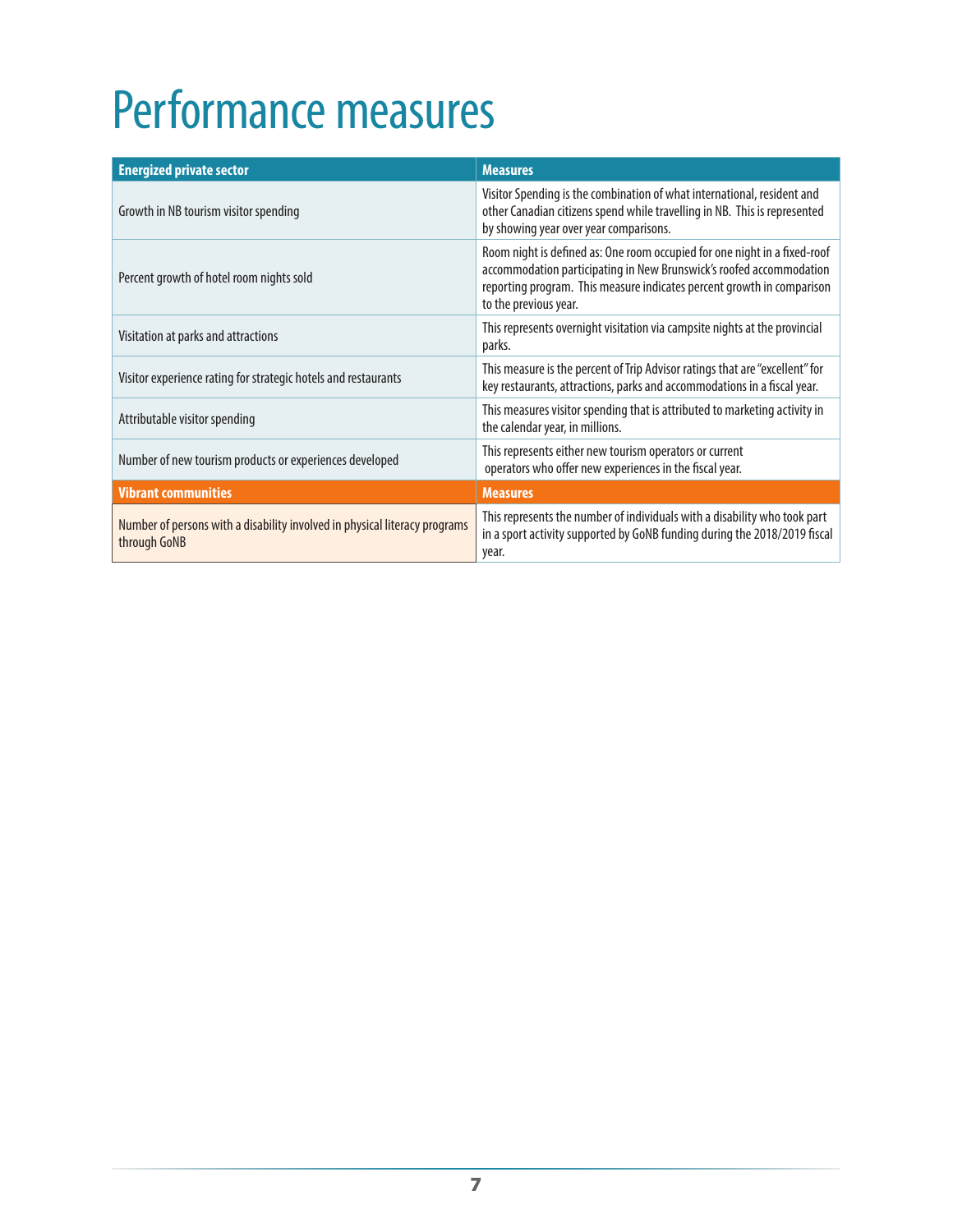#### **Objective of the measure**

Tourism economic growth.

#### **Measure**

Growth in NB tourism visitor spending.

#### **Description of measure**

Visitor Spending is the combination of what international, resident and other Canadian citizens spend while travelling in NB. This is represented by showing year over year comparisons and is indicated in percent growth as well as \$ in billions.

#### **Overall performance**

New Brunswick visitor spending increased 4.6 per cent, exceeding the Conference Board of Canada projection of 3.5 per cent. This is a positive indicator of sector growth.



#### **Why do we measure this?**

The goal of tourism strategies and action plans is to encourage visitors to travel while at the same time enabling an environment where businesses can benefit. The spend measures are the long-term outcomes that provide an indication of how effective the plans were.

#### **What initiatives or projects were undertaken in the reporting year to achieve the outcome?**

Many aspects of tourism initiatives were undertaken in all facets of the Tourism Division including targeted marketing campaigns, improved product offerings and focussed travel trade partnerships.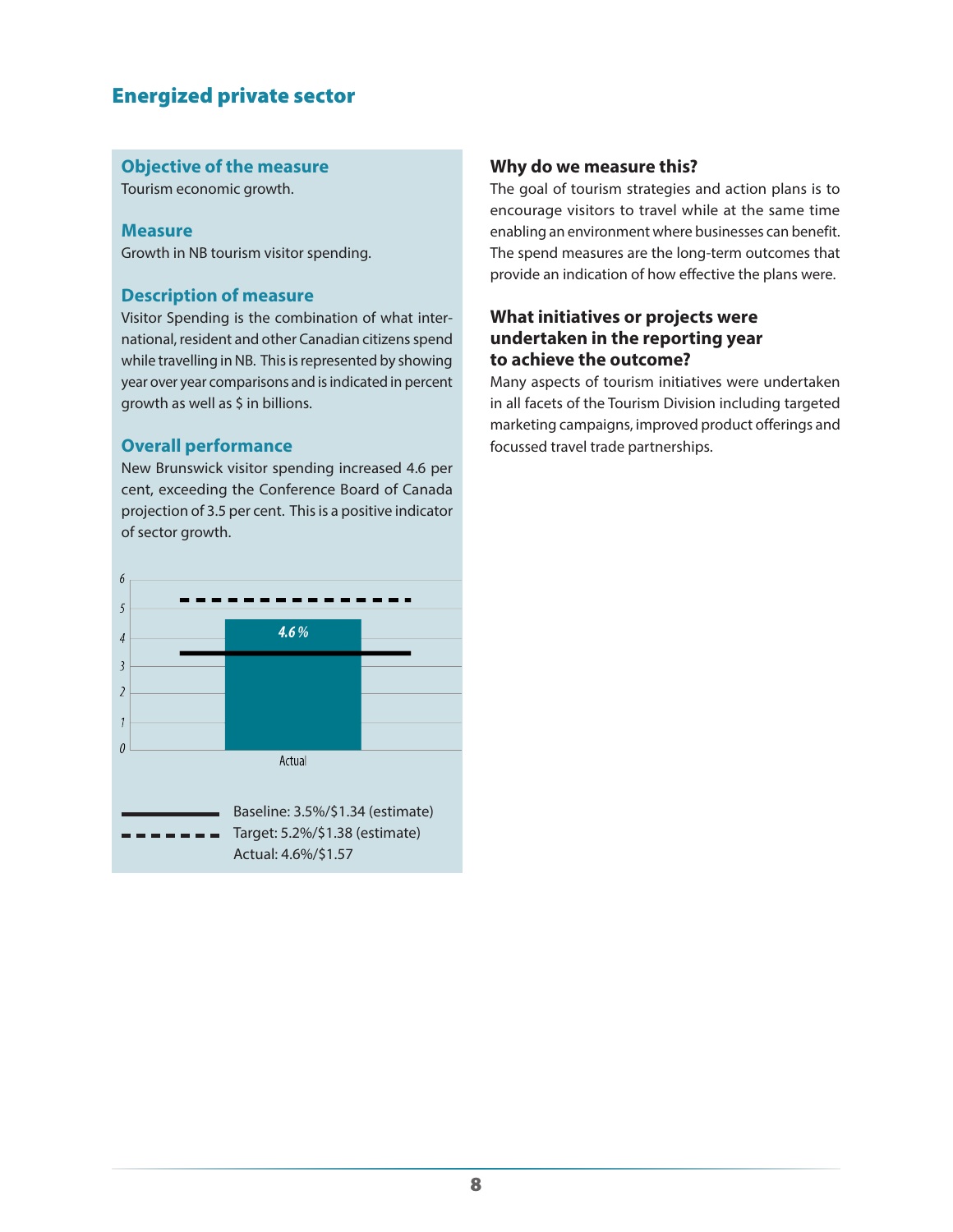#### **Objective of the measure**

Tourism economic growth.

#### **Measure**

Percent growth of hotel room nights sold.

#### **Description of measure**

Much like the previous measure, this is an indication of the health of the sector.

#### **Overall performance**

Although the province saw an increase, it did not reach the target of 3.5 per cent increase. The previous year was exceptional, therefore expecting the same growth in 2018-2019 was not reasonable.



#### **Why do we measure this?**

The goal of tourism strategies and action plans is to encourage visitors to travel while at the same time enabling an environment where businesses can benefit. The overnight visitation measure is a long-term outcome that provides an indication of how effective the plans were.

#### **What initiatives or projects were undertaken in the reporting year to achieve the outcome?**

- Strategic advertising partnerships in external markets with destination marketing organizations throughout the province, including Edmundson, Saint John, Fredericton, Campbellton, Acadian Peninsula and Chaleur region;
- Created and delivered integrated marketing programs in external markets of Ontario, Quebec and USA as well as a three-season program (Summer, Winter, and Maple) to the Maritimes using the message that "Getting Away is Closer Than You Think"; and
- Because of travel company partnerships, almost 26,000 room nights were sold in New Brunswick.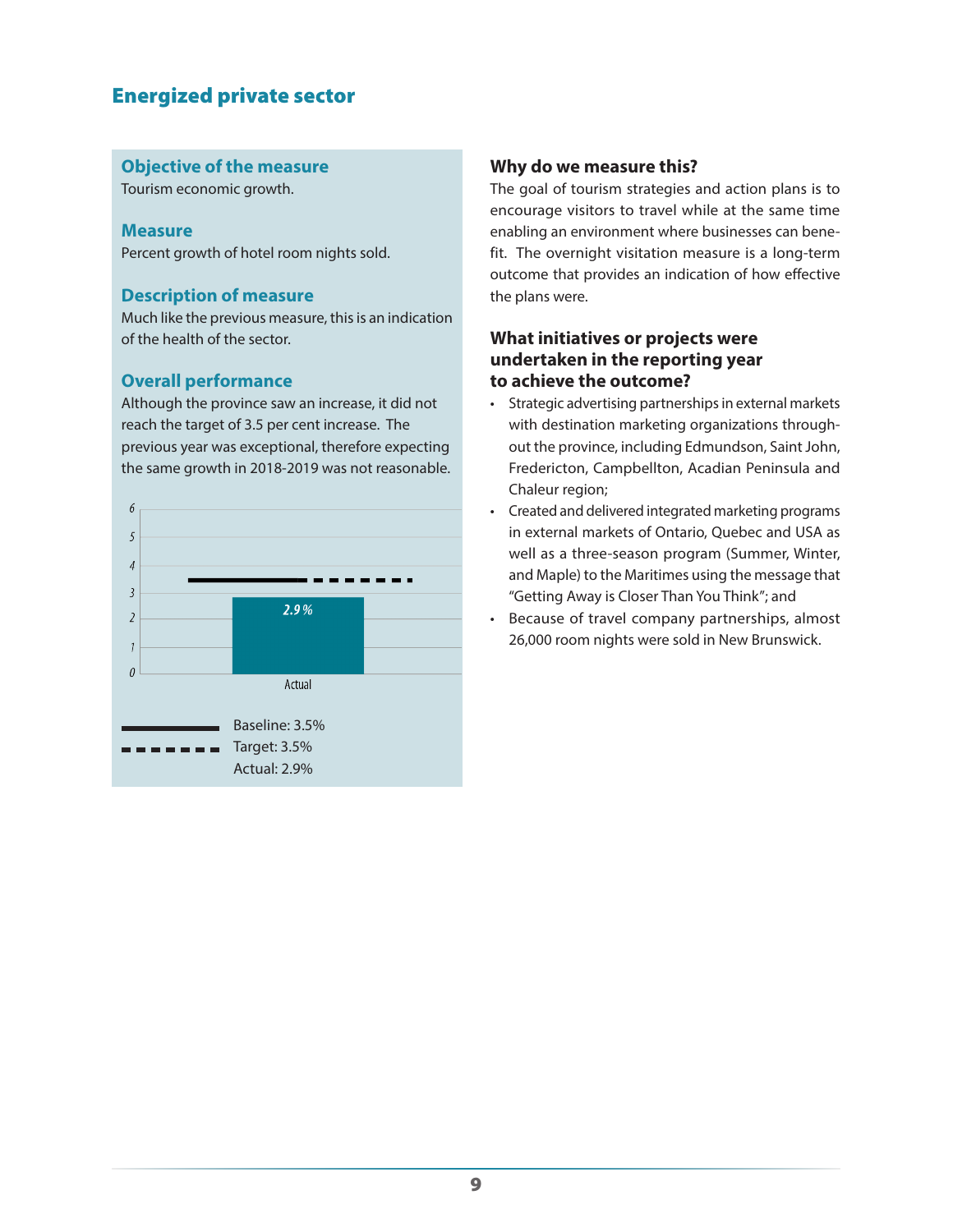#### **Objective of the measure**

Tourism economic growth.

#### **Measure**

Visitation at parks and attractions.

#### **Description of measure**

This represents overnight visitation via campsite nights at the provincial parks.

#### **Overall performance**



#### **Why do we measure this?**

The goal of tourism strategies and action plans is to encourage visitors to travel while at the same time enabling an environment where businesses can benefit. The overnight visitation measure is a long-term outcome that provides an indication of how effective the plans were.

#### **What initiatives or projects were undertaken in the reporting year to achieve the outcome?**

- Completion of seven capital initiatives as part of major park modernizations such as, chairlift, trails, roads and bridges, signage;
- Extended parks and attractions operating season to Thanksgiving; and
- Introduction of "glamping" Ch-A-lets accommodations at Mactaquac, Sugarloaf and New River Beach Provincial Parks.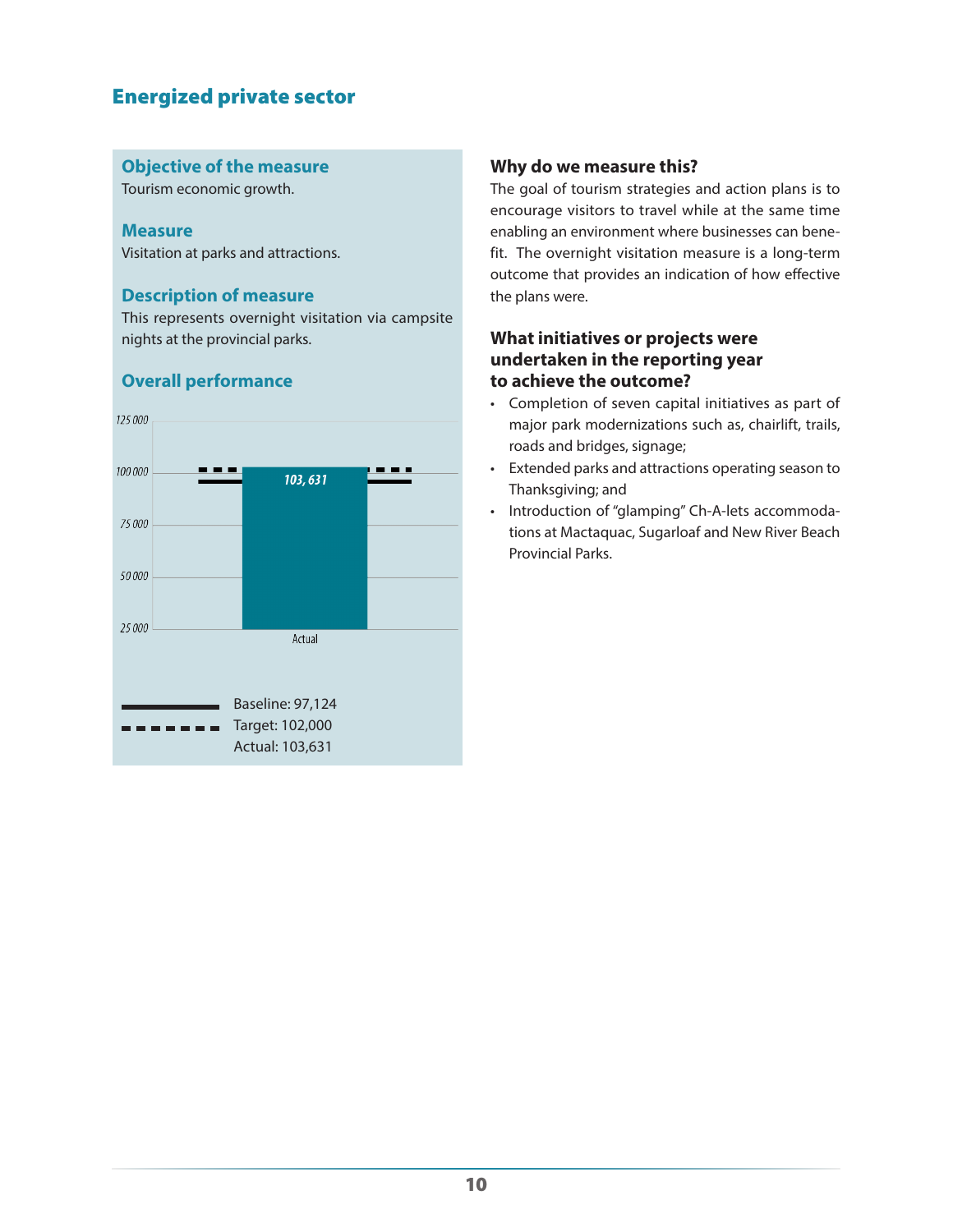#### **Objective of the measure**

Enhance tourism visitor experience.

#### **Measure**

Visitor experience rating for strategic hotels, restaurants.

#### **Description of measure**

This measure is the percent of Trip Advisor ratings that are "excellent" for key restaurants, attractions, parks and accommodations in a fiscal year.

#### **Overall performance**



#### **Why do we measure this?**

This measure is in place to ensure the province is improving experiences for the visitor.

#### **What initiatives or projects were undertaken in the reporting year to achieve the outcome?**

• Delivery of Accelerated Market Readiness (AMR) to tourism entrepreneurs. AMR is a business improvement program that offers individual tourism operators the ability to increase their standards of excellence, be more responsive to emerging tourism trends, and ultimately increase revenues.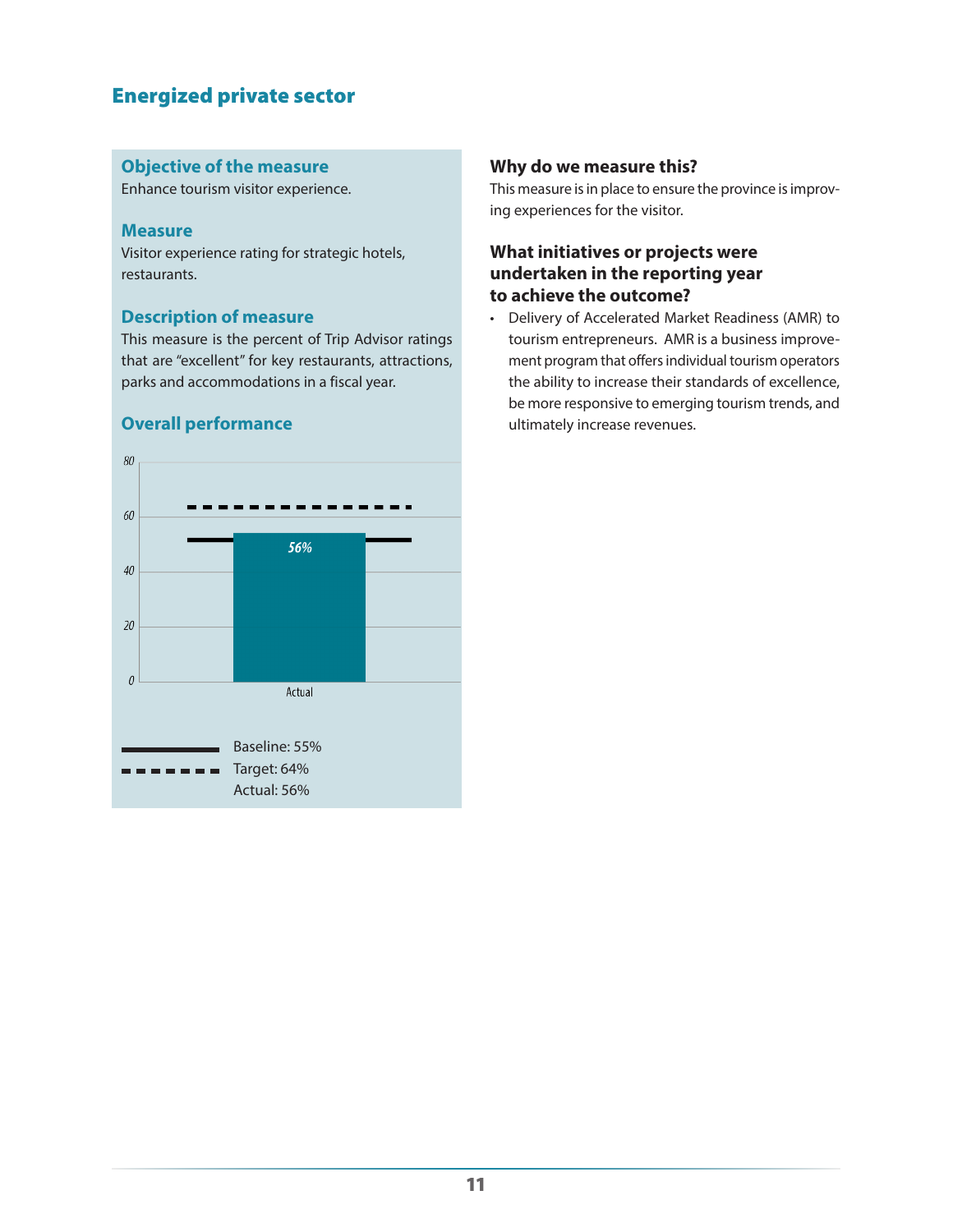#### **Objective of the measure**

Grow brand and market ownership.

#### **Measure**

Attributable visitor spending.

#### **Description of measure**

This measures visitor spending that is attributed to marketing activity in the calendar year, in millions.

### 300 250 200 198.4 150 100 Actual Baseline: \$225.9 Target: \$293.7 Actual: \$198.4

#### **Overall performance**

#### **Why do we measure this?**

The department measures this to provide guidance on the impact its marketing initiatives have on tourism spending. The dollars represent what is directly attributable to the department's marketing efforts.

#### **What initiatives or projects were undertaken in the reporting year to achieve the outcome?**

- The consumer web site ([www.tourismnewbrunswick.](http://www.tourismnewbrunswick.ca) [ca](http://www.tourismnewbrunswick.ca)) had 5.6 M pages viewed by 1.9 M users and as a result 500,000 leads were delivered to the web sites of NB tourism businesses.
- Content from tourism brand social media channels (Facebook, Twitter, Instagram, Pinterest) were seen 90 M times, and 663,646 people engaged with them.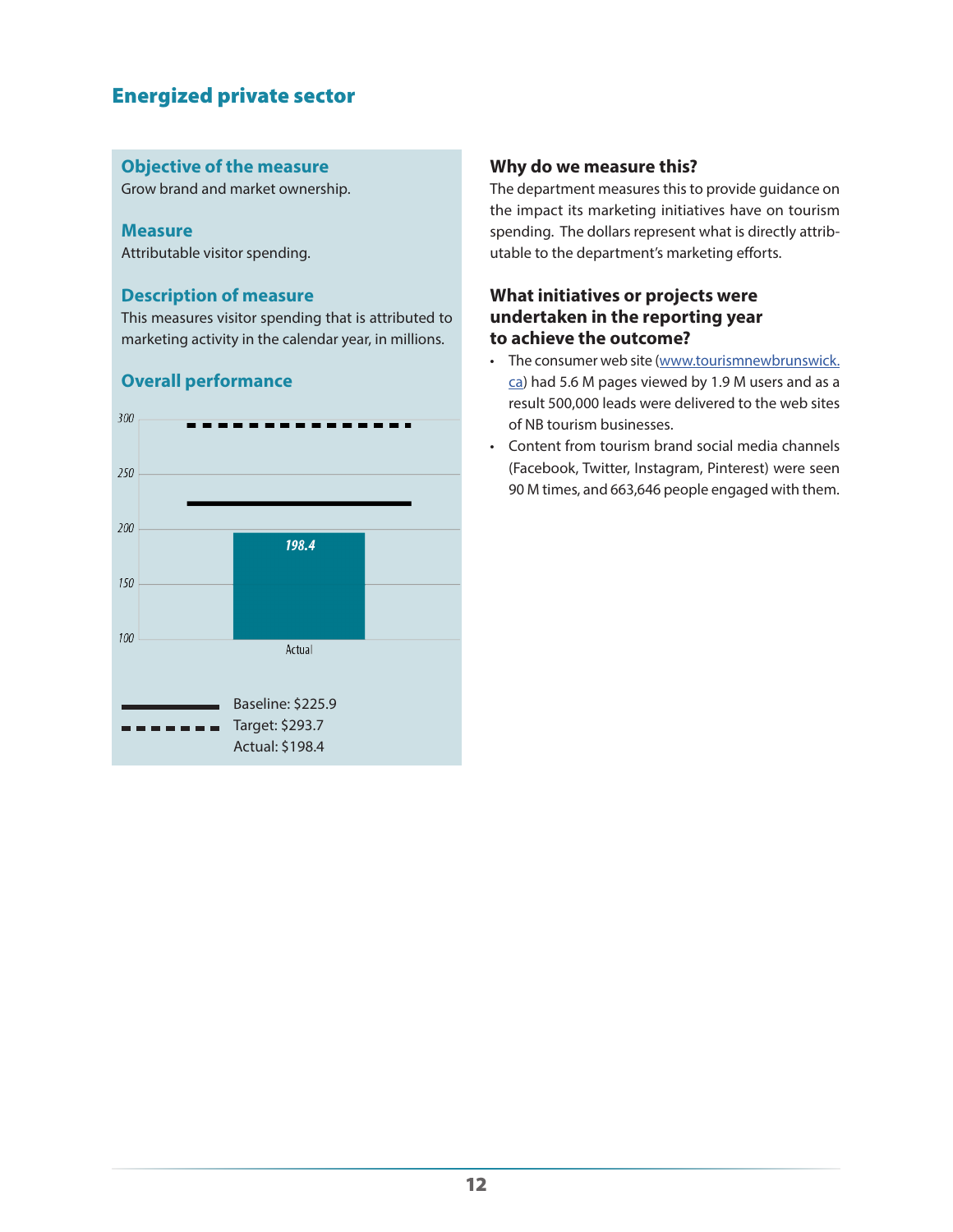#### **Objective of the measure**

Lead the country in product/experience innovation.

#### **Measure**

Number of new tourism products or experiences developed.

#### **Description of measure**

This represents either new tourism operators or current operators who offer new experiences in the fiscal year.

#### **Overall performance**



#### **Why do we measure this?**

In order to achieve increased revenue targets, the department recognizes the need to develop new, innovative products for visitors.

#### **What initiatives or projects were undertaken in the reporting year to achieve the outcome?**

• Development of INSPIRE, a leading edge (first in Canada) professional development program for the tourism industry. With a focus on experience development and entrepreneurship, this leading-edge program allows tourism entrepreneurs to take their businesses to the next level.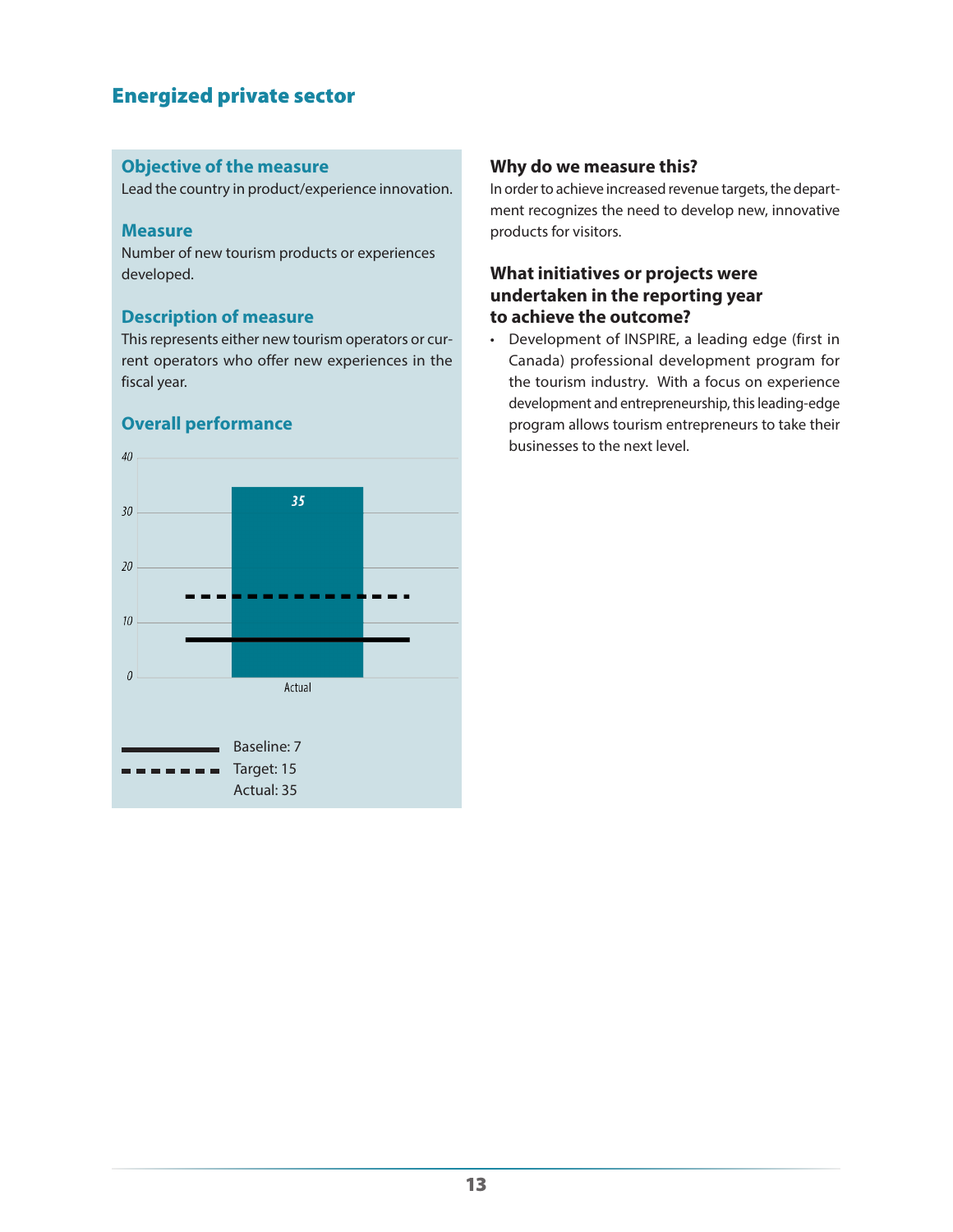#### Vibrant communities

#### **Objective of the measure**

Grow under-represented groups in sport and recreation.

#### **Measure**

Number of persons with a disability involved in physical literacy programs through GoNB.

#### **Description of measure**

This represents the number of individuals with a disability who took part in a sport activity supported by GoNB funding during the 2018-2019 fiscal year.

#### **Overall performance**



#### **Why do we measure this?**

A branch priority is to increase participation in under-represented groups including persons with a disability. GoNB is designed to provide funding in support of participation opportunities for persons with a disability and staff are directed to promote this opportunity to sport and recreation providers. This measure provides demonstration of the effectiveness of the branch and the system of reaching persons with a disability.

#### **What initiatives or projects were undertaken in the reporting year to achieve the outcome?**

• As a key priority, the branch continued to provide support to Parasport New Brunswick in the pursuit of their strategic priorities and its overall mandate to support the systematic development of official Paralympic sports throughout the province.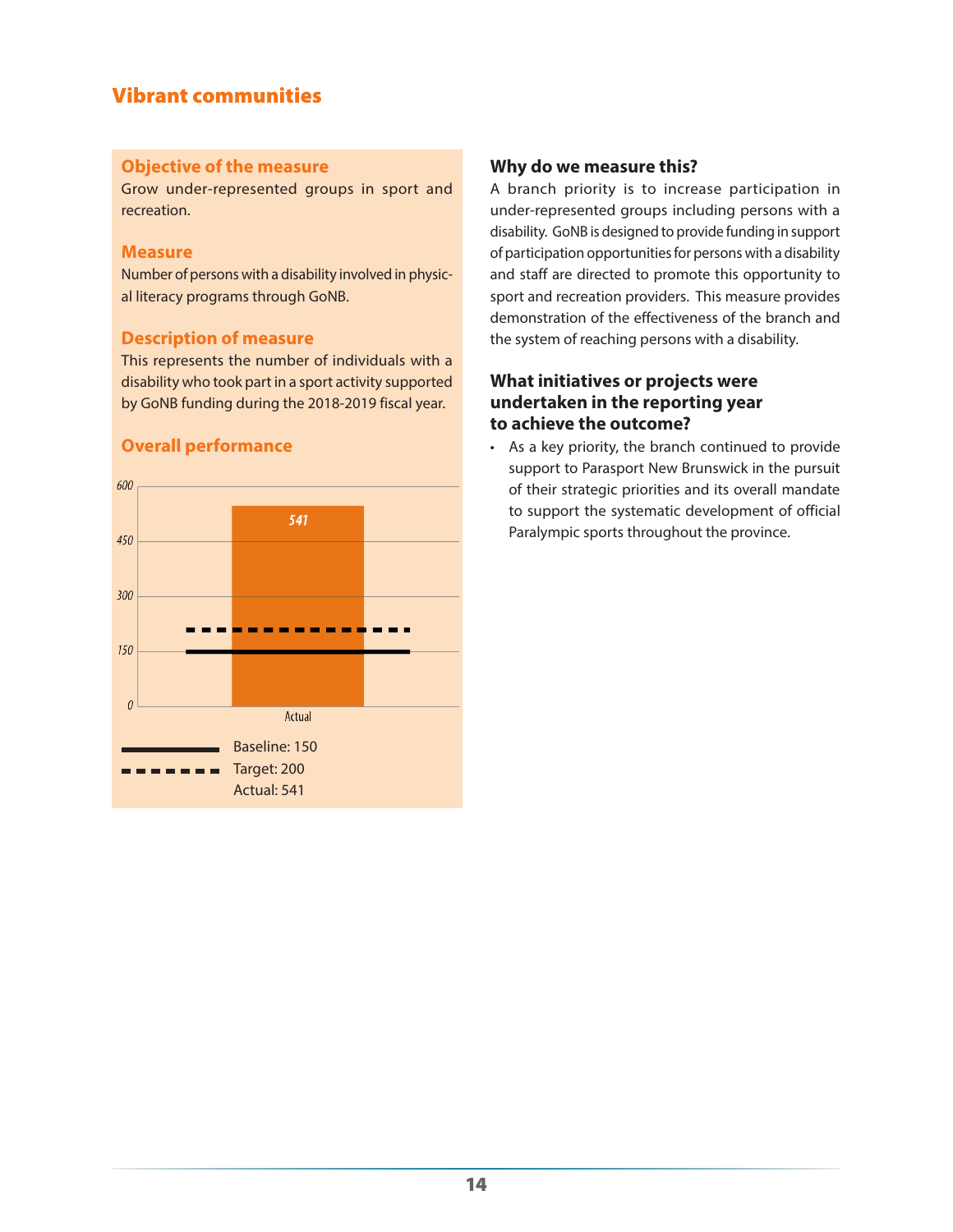### <span id="page-20-0"></span>Overview of departmental operations

The mandate of the Department of Tourism, Heritage and Culture is to foster economic growth, pride of place, and the well-being of New Brunswickers through the conservation, development and promotion of New Brunswick's natural, cultural, recreational and heritage resources.

#### High-level organizational chart

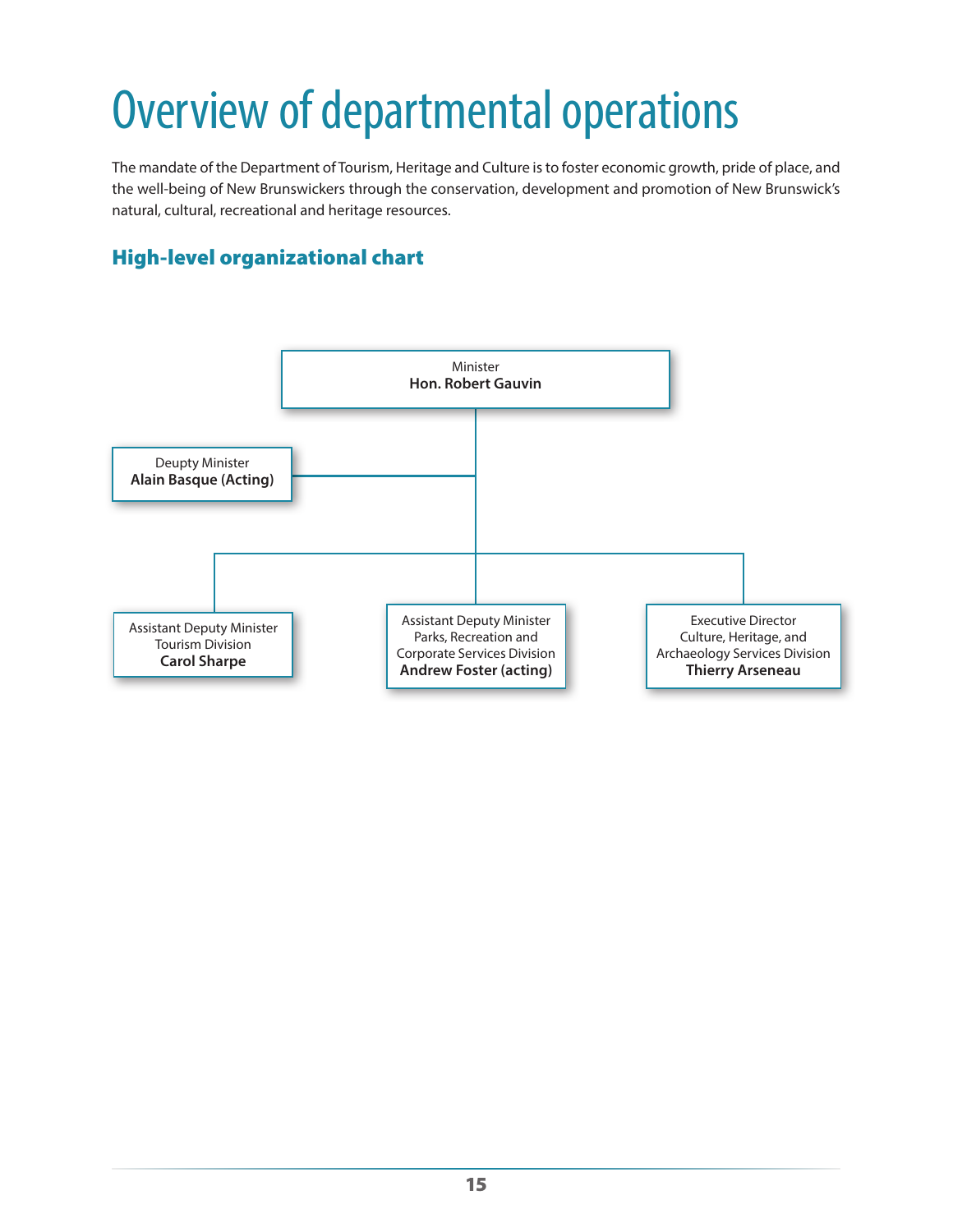### <span id="page-21-0"></span>Division overview and highlights

#### Tourism Division

The Tourism Division's mandate is to provide leadership in the development and implementation of innovative experiential products, multichannel marketing and sales campaigns, social media community management, visitor counselling, and travel media strategies to meet the objectives of the Tourism Growth Strategy.

The Tourism Division underwent an organizational change mid-year to further align resources with the tourism strategy's implementation. The division at the beginning of the fiscal year consisted of three branches: Marketing and Visitor Information; Sales, Media and Partnerships; and Product Innovation. The division changed mid-year to consist of two branches: The Destination Marketing and Sales Branch and the Product Innovation Branch. For financial reporting reasons, the Destination Marketing and Sales Branch will continue to report for 2018-2019 as the Trade Sales, Media and Partnerships Branch and the Marketing and Visitor Experience Branch.

#### **Financial information**

Budget: \$20,786,000 Actual result: \$17,941,054.19

#### **The Product Innovation Branch**

The Product Innovation Branch is composed of seven employees that are responsible for providing vision and leadership around product development and experience to New Brunswick tourism entrepreneurs and small businesses. This branch is focused on researching, analyzing and testing innovative product concepts. The branch plays a key role in bringing a heightened level of entrepreneurship and innovation to the tourism industry.

#### **Highlights**

 Development of INSPIRE, a leading edge (first in Canada) professional development program for the tourism industry. With a focus on experience development and entrepreneurship, this leadingedge program allows tourism entrepreneurs to take their businesses to the next level;

- Delivery of Accelerated Market Readiness (AMR) to tourism entrepreneurs. AMR is a business improvement program that offers individual tourism operators the ability to increase their standards of excellence, be more responsive to emerging tourism trends, and ultimately increase revenues;
- Development of a Park Visitor Experience Program;
- Creation and delivery of an Indigenous Tourism Best Practice Mission;
- Implementation of the Scenic Drive Revitalization Plan, which includes the conceptual designs of 14 vistas, the detailed designs of four vistas and installation of one vista in Pokeshaw. It also includes the installation of way finding signage; and
- The department, in partnership with maple syrup producers and craft alcohol producers facilitated and promoted the TAP into New Brunswick campaign to create partnerships and build awareness of New Brunswick's maple syrup products and experiences.

#### **Key Performance Indicators**

The number of new products and experiences piloted or delivered:

- $\cdot$  Base 7
- Target  $15$
- Stretch  $-20$
- $\cdot$  Total 35

The number of new indigenous products and experiences piloted or delivered:

- Target  $-2$
- Stretch Target 3
- Total 8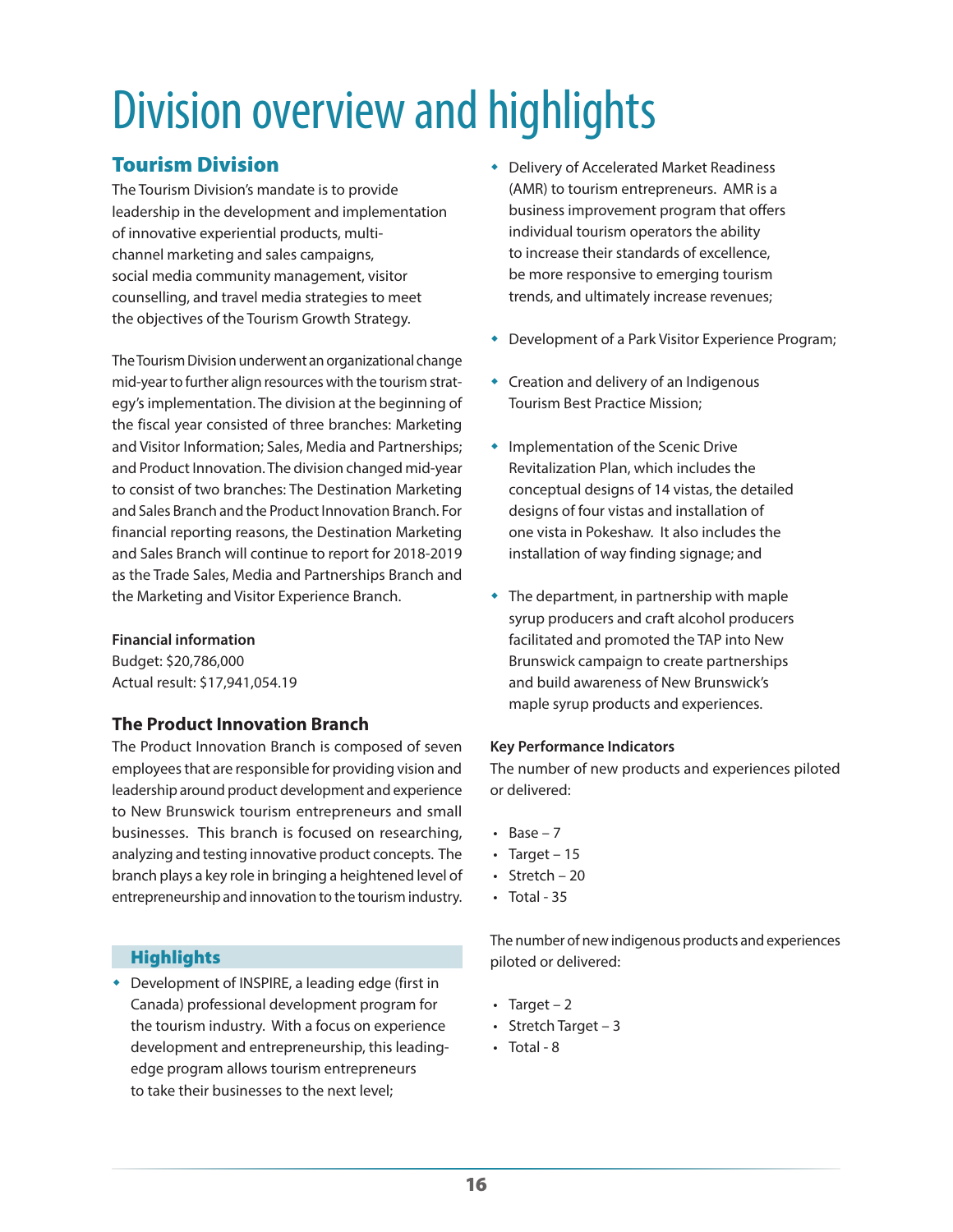#### **Marketing and Visitor Information Branch**

The Marketing and Visitor Information Branch is composed of 13 employees. During the summer season, the branch also includes the staff at the five Provincial Visitor Information Centers (PVIC). The work of the branch is to communicate to the target visitor through innovative, integrated, technology driven solutions – speaking to the potential visitor where they are, providing the information they need, regardless of device. The branch is responsible for developing campaigns to inspire travelers to choose New Brunswick over competing destinations and its current owned assets include: a responsive web site; social media communities; the official travel guide; and five PVICs.

#### **Highlights**

- Developed and maintained content on tourism brand social media channels (Facebook, Twitter, Instagram, Pinterest) which was seen 90 M times, and engaged by 663,646 people.;
- Formed a partnership with the Atlantic Ballet Theatre Company in Moncton which stemmed the creation of an eight-part video series showcasing New Brunswick's cultural tourism through a fresh and creative lens;
- Strategic advertising partnerships in external markets with destination marketing organizations throughout the province, including Edmundson, Saint John, Fredericton, Campbellton, Acadian Peninsula and Chaleur region;
- Created and delivered integrated marketing programs in external markets of Ontario, Quebec and USA as well a three-season program (Summer, Winter, Maple) to the Maritimes using the message that "Getting Away is Closer Than You Think"; and
- Delivered a marketing program targeting snowmobilers in the Quebec market, in partnership with the Northern Odyssey regional group (Edmundston, Campbellton, Chaleur and Acadian Peninsula).

#### **Key Performance Indicators**

• Visitor spending attributed to departmental campaigns totaled \$198,354,435 (up from \$126,080,986 in 2016);

- A total of 507,065 leads were delivered to the websites of the tourism industry from [www.tourismnewbrunswick.ca](http://www.tourismnewbrunswick.ca);
- The consumer web site (www.tourismnewbrunswick. ca) had 5.6 M pages viewed by 1.9 M users and as a result 500,000 leads were delivered to the web sites of NB tourism businesses; and
- Videos from tourism branded Facebook and YouTube channels garnered 5.3 M minutes of video watched – the equivalent of 10 years.

#### **Trade Sales, Media, and Partnerships Branch**

The Trade Sales, Media and Partnership Branch is composed of 10 employees that are responsible for developing and implementing an integrated marketing and sales approach in targeted national and international markets.

The Trade Sales unit is responsible for positioning and promoting New Brunswick as a tourism destination through travel-trade channels (travel and transportation companies, airline carriers, travel agents and online operators) in Canada, the United States, France, the United Kingdom, Germany and China. The unit ensures that New Brunswick travel products and experiences are profiled in the marketing campaigns of various travel companies.

The Media Relations unit is responsible for engaging media outlets, journalists and travel influencers (editors, broadcasters, freelancers, online and print), resulting in media coverage for New Brunswick, and ultimately encouraging visitation to New Brunswick from target markets.

The Partnership unit is responsible for growing dollars to support market/program development based on government and private partnership investment providing the opportunity to enhance existing programming and/ or developing and executing new initiatives.

#### **Highlights**

 The establishment of a Travel Trade Readiness program and a China market readiness initiative in partnership with pan-Atlantic provincial partners and Tourism Atlantic;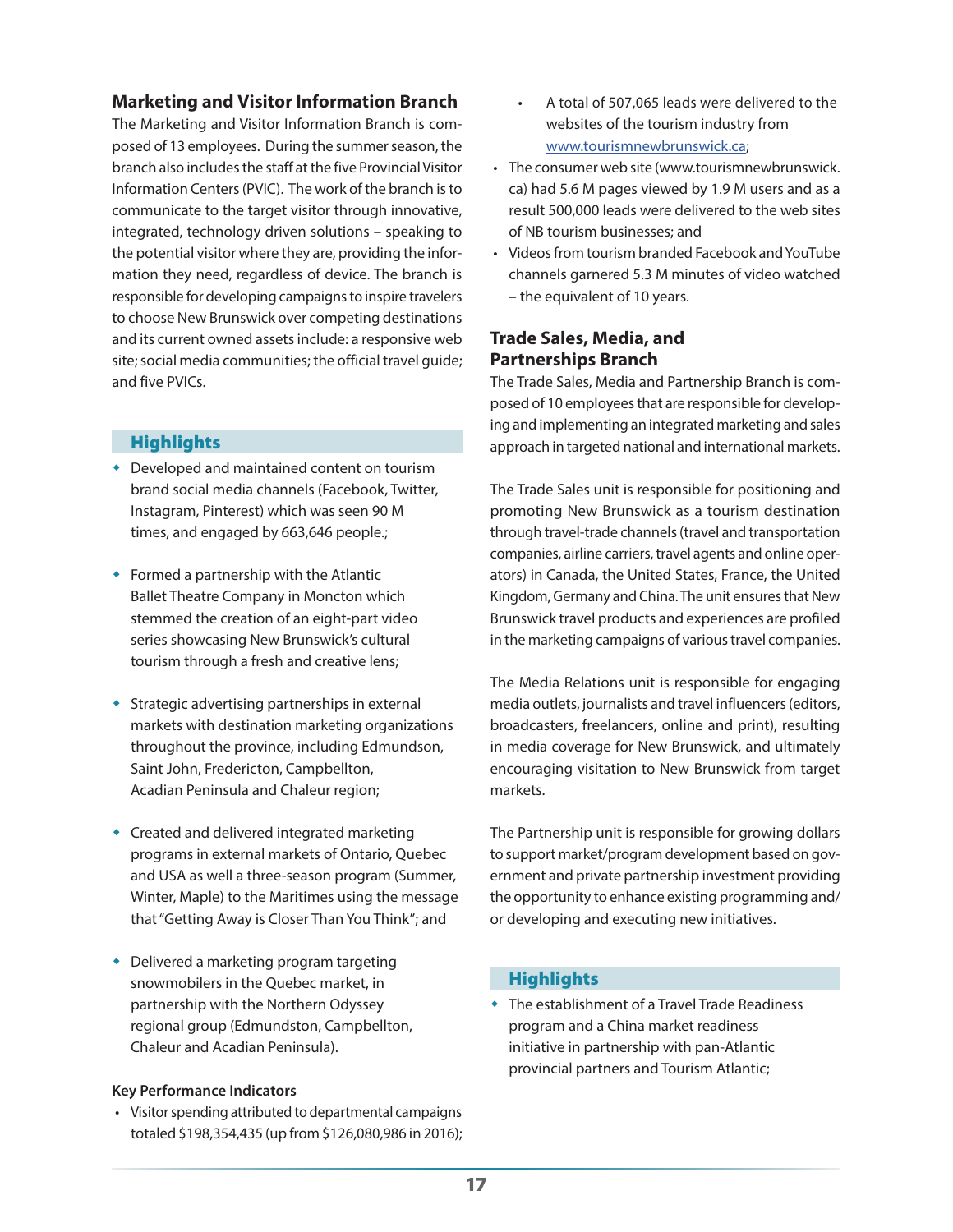- Participation in integrated Marketing program (including trade and travel media initiatives) in New England, the United Kingdom, Germany and China, in partnership with pan Atlantic provincial partners, Tourism Atlantic and Destination Canada;
- Launched a New Brunswick solo campaign in the France market, in partnership with Destination Canada;
- Partnered with Porter Airlines and the Saint John, Fredericton and Moncton Destination Marketing Organizations (DMO's) to execute a new campaign with Porter Airlines focused on Ottawa and Toronto to stimulate increased bookings into the three New Brunswick gateways;
- Activated a new pan-Atlantic partnership, including marketing and product development components with the Indigenous Tourism Association of Canada (ITAC);
- Activated a mission to France that involved senior level meetings with key travel brands and media outlets, highlighting Congres Mondial Acadian (CMA) 2019, the daily Westjet service Paris-Halifax and new experiential opportunities being offered by New Brunswick industry. Special New Brunswick themed events hosted over 80 senior level representatives from key Travel corporations and media outlets. The mission resulted in new or expanded partnerships with Travel corporations;
- Partnered with Port Saint John, industry partners and the Atlantic Canada Cruise Association on marketing initiatives, which supported the growth of cruise calls to Saint John. In the 2018 season Port Saint John welcomed 69 cruise calls; 159, 565 passengers; and 64, 165 crew. Grand Manan, St. Andrews and Campobello welcomed additional smaller expedition vessels;
- New Brunswick created a strong presence at Rendez-Vous Canada (RVC), Canada's premier international travel trade marketplace, raising NB's profile and awareness to more than 1,500 international tourism professionals/travel influencers. The Department hosted NB themed events for key travel executives and buyers, executed high profile promotional tactics including projecting the Fundy tides onto a fourstory building, wrapping a motor coach in Bay of Fundy images and featured NB performers and musicians, this initiative resulted in new or expanded partnerships with key travel companies;
- Contributed to the delivery of customized media tours in New Brunswick which hosted 203 journalists, film crews and media influencers from key markets (Canada, US, France, UK, Germany and China);
- New Brunswick was listed in Afar Magazine (US), The Sunday Times Travel (UK) and le Monde (France) as a must-see travel destination for 2019 (in all of these articles New Brunswick was the only Canadian destination selected);
- **Increased partnerships with Adventure** Travel companies in the USA, such as Country Walkers, Wilderness Travel, Off the Beaten Path, National Geographic Expeditions, World Expeditions and Sierra Club, which resulted in continuous growth; and
- Developed four new NB only itineraries with key tour operators in the UK, which generated bookings/revenues demonstrating an ROI of 6.45:1.

#### **Key Performance Indicators**

- A total of \$1, 288, 500 was secured through private partnership investments, which exceeded the target of \$1, 025, 000.
- A total of \$4, 245, 000 was secured through government partnership investment, which exceeded the target of \$4, 100, 000.
- A total of 25,980 room nights attributable to trade partnerships were sold (Value of \$4,621,920).
- A total of \$9.4 M was generated in editorial coverage (advertising value) and 302 M impressions through circulation.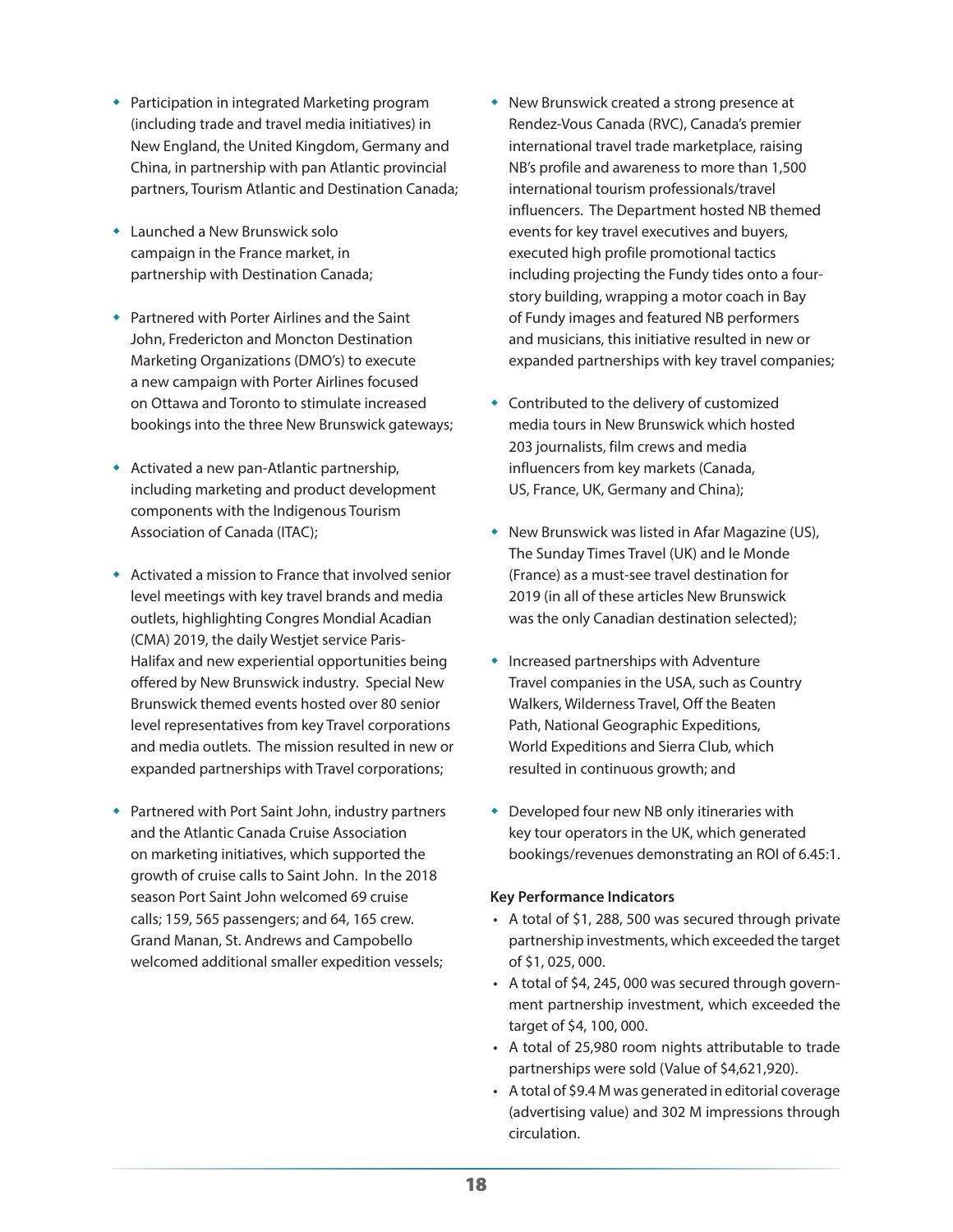#### Parks, Recreation, and Corporate Services Division

The Parks, Recreation and Corporate Services Division consists of the Parks and Attractions Branch, the Sport and Recreation Branch, the Policy, Planning and Performance Excellence Branch, the Finance and Administration Branch, the Information Management and Technology Unit and the Human Resources Branch.

#### **Parks and Attraction Branch**

The Parks and Attractions Branch acts as a steward for 24 provincial parks and attractions and plays a significant role in supporting other tourism facilities that represent strategic economic value for the Government of New Brunswick.

The branch is comprised of over 600 full-time, seasonal and casual park and attraction employees. The Central Office Branch is comprised of nine full-time employees which includes one director and one manager of parks operations.

All provincial parks are dedicated to residents of the province, visitors and future generations to:

- Permanently protect ecosystems, biodiversity and the elements of natural and cultural heritage;
- Provide opportunities for recreational and outdoor educational activities to promote a healthy lifestyle;
- provide opportunities to increase knowledge and appreciation of the natural and cultural heritage of the province; and
- Offer a tourism product that enhances the province's image as a quality vacation destination.

#### **Financial information**

- Budget: \$15,793.6
- Actual result: \$16,771.1

#### **Highlights**

- The total number of people visiting provincial parks was 1.221 M, which includes 278,061 visitors to the Hopewell Rocks and 55,151 visitors to the Acadian Village.
- The total number of campsite nights sold was 77,830.
- The operating season for parks and attractions was extended to Thanksgiving.
- Mount Carleton Provincial Park was open for year-round operations.
- **Free entry was extended to visitors of** all provincial parks and attractions on Canada Day and New Brunswick Day.
- A new "glamping" accommodation known as Ch-Alets was introduced at Mactaquac, Sugarloaf and New River Beach Provincial Parks.
- Seven capital initiatives were completed in provincial parks as part of a major modernization, including upgrades to trails, roads, bridges, signage and strategic infrastructure, i.e. chairlift at Sugarloaf Provincial Park.

#### **Key Performance Indicators**

Number of New Brunswickers camping in

|  | provincial parks: |
|--|-------------------|
|  |                   |

| Baseline:       | 45,000 campsite nights           |
|-----------------|----------------------------------|
| Target:         | 47,000 campsite nights           |
| Stretch target: | 48,500 campsite nights           |
| Actual result:  | 47,747 campsite nights which was |
|                 | an increase of 1.5%              |

#### Visitor experience rating through TripAdvisor:

| 37% overall excellent satisfaction |
|------------------------------------|
| 47% overall excellent satisfaction |
| 57% overall excellent satisfaction |
| 53% overall excellent satisfaction |
|                                    |

#### **Sport and Recreation Branch**

The Sport and Recreation Branch is composed of 24 employees which includes the director; the assistant director; an office manager; seven provincial consultants; eight regional consultants; five administration support staff, (one at central office and four regionally); and one provincial Go NB Coordinator.

The branch provides strategic leadership and support to strengthen the sport and recreation system, with the vision of a strong and robust delivery system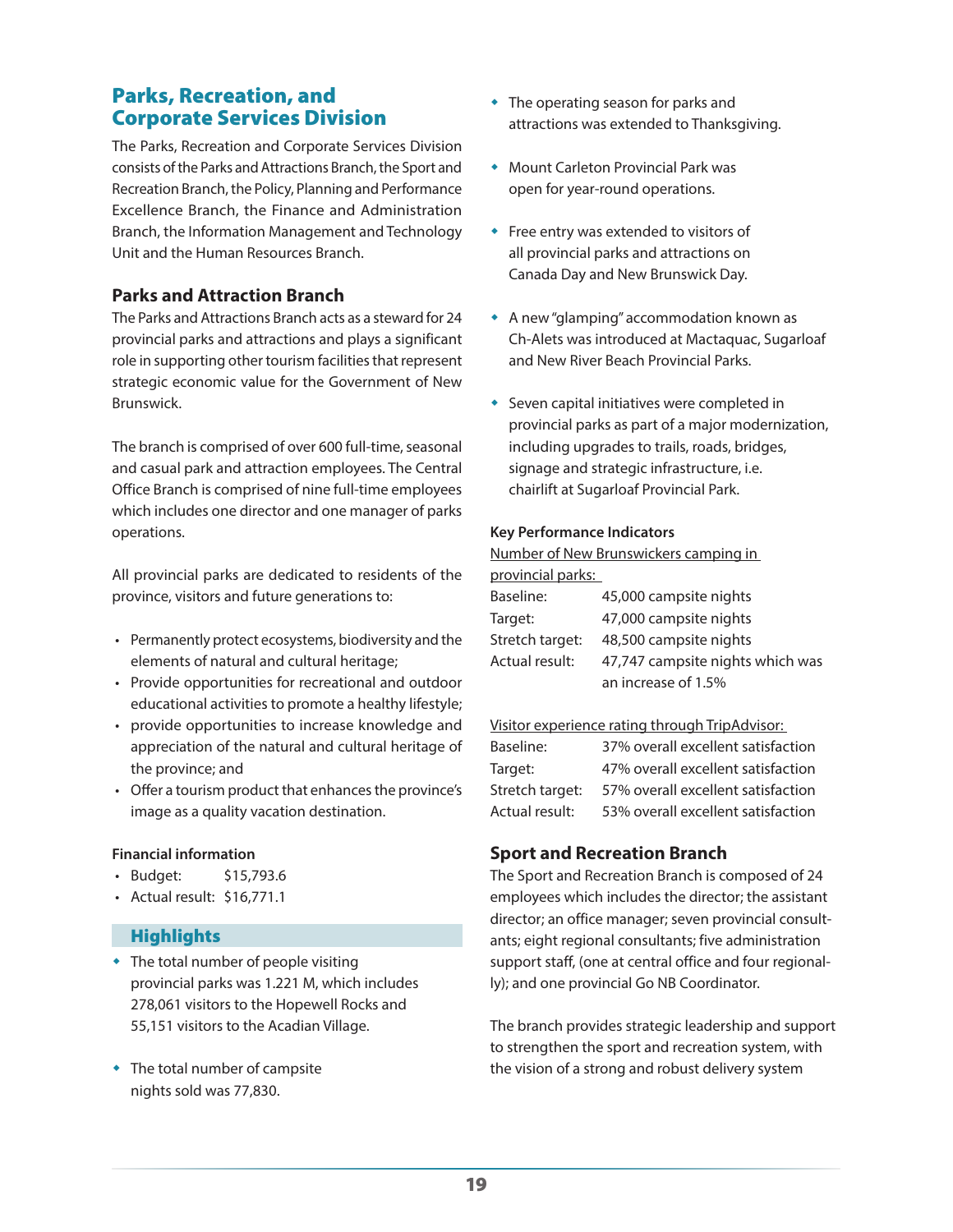providing meaningful, accessible and highly valued opportunities that contribute to the well-being of New Brunswickers.

The branch provides core support and consultation to provincial sport and recreation organizations; and, through a network of eight regional offices, provides consultation and financial support to local and regional community-based organizations, municipalities and First Nations communities.

New Brunswick's Recreation and Sport Policy Framework supersedes the Sport and Recreation Policy for New Brunswick (1994) and continues to provide the foundation upon which New Brunswick's recreation and sport delivery system is based. It positions sport and recreation as powerful and flexible tools for achieving social goals, such as well-being, crime prevention, health promotion and social inclusion. The Government of New Brunswick was one of the key "early endorsers" of the Policy Framework in 2017, and Departments are asked to view related decision-making through a recreation and sport lens and consider: how decisions impact recreation and sport; whether recreation and sport can be a tool to help achieve departmental goals; and the need to consult with recreation and sport partners on related decision-making.

The branch's key strategic goals are aligned with the Canadian Sport Policy 2012 and the Framework for Recreation in Canada 2015 - Pathways to Well-Being, and contribute to the shared priorities endorsed by Federal Provincial and Territorial (FPT) Ministers responsible for sport, physical activity and recreation.

**Active living - sport and recreation for life:** to enhance active living through participation in sport and recreation throughout the life cycle.

**Inclusion and access**: to improve inclusion and access to sport and recreation for populations that face participation constraints.

**Supportive environments:** to assist with the development of supportive physical and social environments that encourage participation and help build strong and caring communities.

**Strengthening partnerships**: to ensure the continuous growth and sustainability of the sector through sup-porting the development of organizations, resources and leaders.

#### **Financial information**

Budget: \$6,922.9 Actual result: \$6,883.9

#### **Highlights**

- $\bullet$  As a key priority, the branch continued to provide support to Parasport New Brunswick in the pursuit of their strategic priorities and its overall mandate to support the systematic development of official Paralympic sports throughout the province. This is achieved by working closely with provincial sport organizations that have the mandate for a nationally recognized parasport, and through collaboration and partnership with multi-sport and recreation organizations and other key stakeholders;
- The branch provided core funding support and worked closely with Aboriginal Sport and Recreation New Brunswick (ASRNB) to contribute to a healthier future for Aboriginal communities, families and individuals by making sport, recreation and physical activity a priority. Supporting the core operations of ASRNB, focusing on strengthening its capacity, and building partnerships within the sport and recreation system are critical aspects in responding to the Truth and Reconciliation Commission of Canada's "Calls to Action";
- The branch continued to play lead role and co-chair the Network for Safe Sport and Recreation in New Brunswick, which acts as a knowledge exchange, creates alignment, and collaborates to avoid duplication of efforts regarding topics related to safe sport and recreation. Network members strive to address strategic actions in two key areas in sport and recreation: "Concussions" and "Healthy Relationships/Ethics";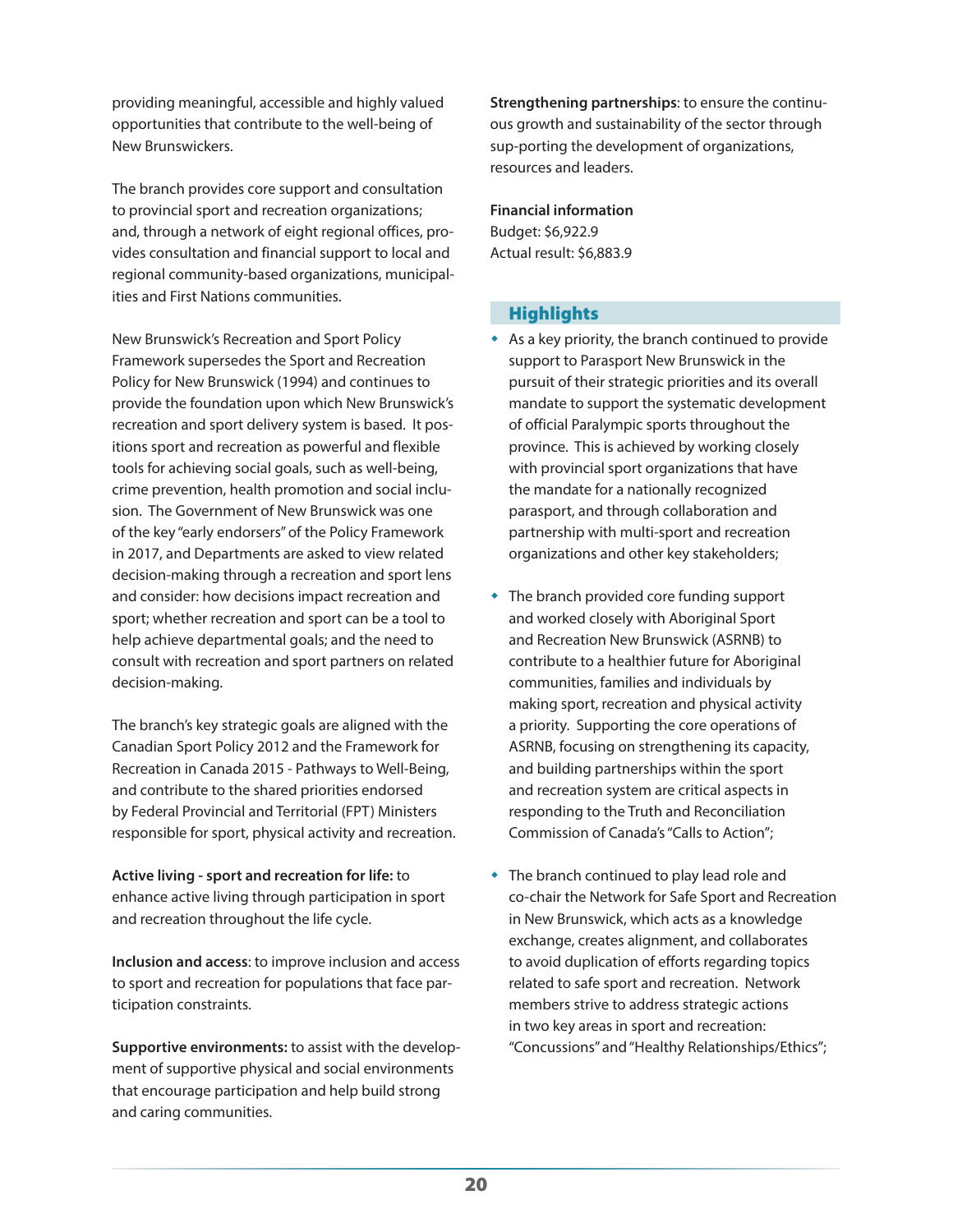- The branch hosted a Think Tank on Women and Girls in Sport and Recreation as a "Call to Action" and to identify the way forward to increase women and girls' participation in all facets of sport and recreation in New Brunswick. This subsequently led to the creation of the Network for Women and Girls in Sport and Recreation with a goal to address needs and gaps facing New Brunswick's sport and recreation delivery system for women and girls as participants, coaches, officials, and leaders. The network developed an Action Plan and strategies that focus on: retention of girls, increasing females in leadership positions, increasing the number of instructors, coaches and officials, and the development of a communication strategy;
- The 2019 Canada Winter Games held in Red Deer, AB featured 19 sports, more than 150 events and up to 3,600 athletes, coaches and managers. The responsibility of Team NB rests with the Sport and Recreation Branch and requires a high standard to ensure established Canada Games and provincial policies are met, as well as ensuring for the safety and positive experience for all participants. Team NB had a contingent of 200 athletes, 65 coaching staff, and 20 Mission Staff. In addition to being an important sport development experience, Team NB won nine medals: one Gold, three Silver and five Bronze. Notables: First ever medal in men's gymnastics for NB and triple medallist in Para-Nordic skiing;
- A Bilateral Agreement was signed between the Federal Government and the Government of New Brunswick in 2015. Branded as "Go NB", this grant program is designed to strengthen physical literacy and reduce barriers to sport participation for children and youth, focusing on under-represented populations; In March 2018, the agreement was amended to extend funding for an additional three (3) years and included supplemental funds for Indigenous youth and sport;
- **Regional GoNB Grants:** Fifty-four grants ranging from \$700 to \$5,000 were provided; a total of \$227,640.50 was provided regionally, which is an average of \$4216 per grant; and

 **Provincial GoNB Grants:** Twenty-seven grants ranging from \$3,000 to \$15,000 were provided; a total of \$332,262.50 was provided provincially, which is an average of \$12,780 per grant.

#### **Key Performance Indicators**

Provincial and regional funding through GoNB helped support programming that reached over 9,600 participants and helped address leadership development and capacity issues. In addition to developing physical literacy and/or reducing barriers to sport participation, an emphasis is placed on participation by under-represented groups such as persons with a disability.

#### **Grow under-represented groups in sport and recreation**

Number of persons with a disability involved in physical literacy programs through GoNB:

| Target:         | 200 |
|-----------------|-----|
| Stretch target: | 250 |
| Actual:         | 541 |

An important outcome for the branch is to strengthen the sport and recreation system resulting in increased opportunities for active living to improve the well-being of all New Brunswickers. Two key indicators for Provincial Sport Organizations (PSOs) is "organizational strength" and "alignment with Sport for Life (S4L)".

#### **Strengthen the Sport and Recreation System**

Average points scored collectively by all PSO for organizational strength (FM1):

| Target:         | 29.56 |
|-----------------|-------|
| Stretch target: | 29.81 |
| Actual:         | 29.3  |

*\* Although the branch did not meet the target it did improve on the overall average of the 46 provincial sport organizations supported through Funding Model I. The was base 29.06 which increased to 29.3.*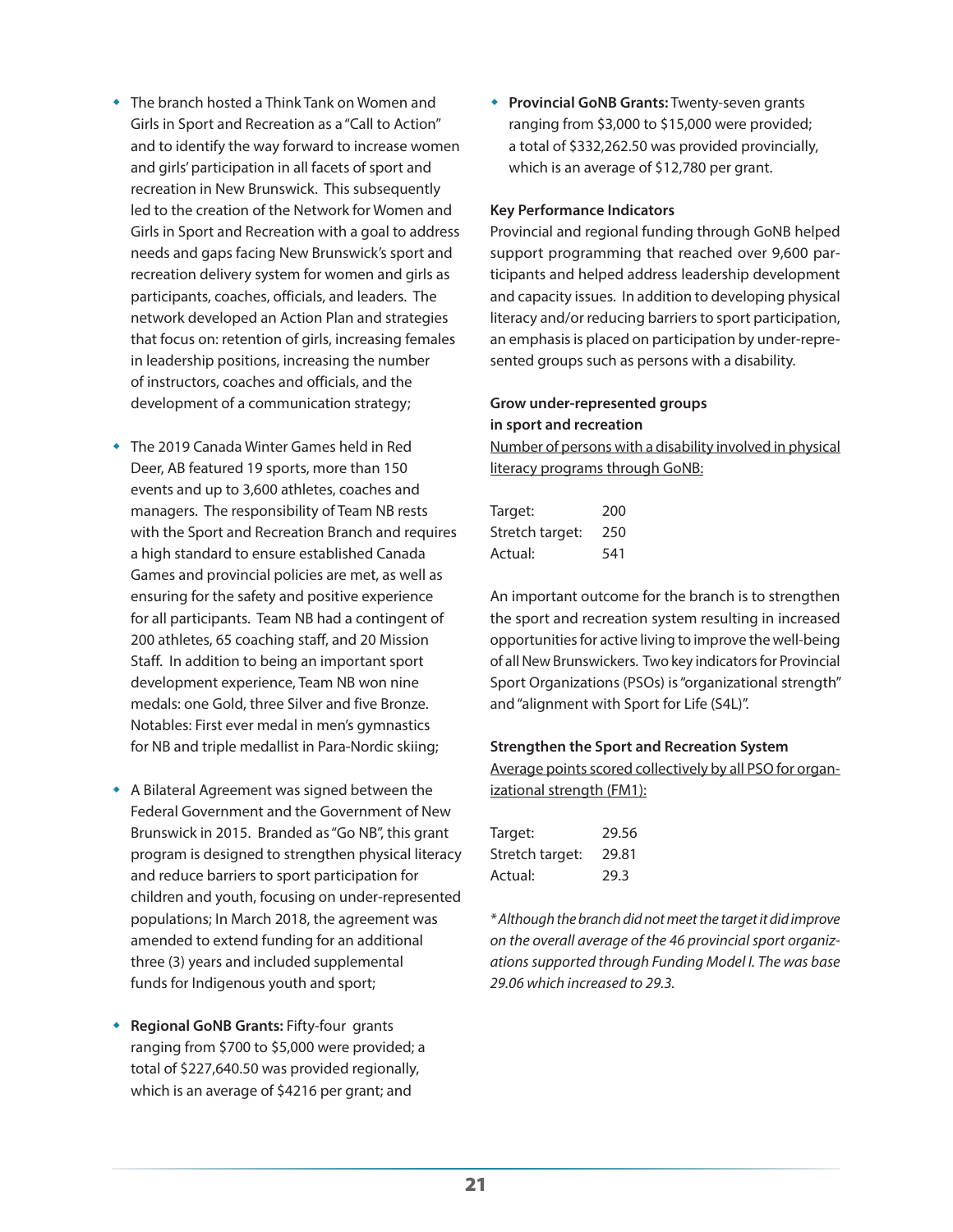#### **Strengthen the Sport and Recreation System**

PSOs with good alignment with Sport for Life: # of PSOS with a S4L index of 18 or better; S4L Average:

|                 | # of PSOs | Avg. |
|-----------------|-----------|------|
| Target:         | 30        | 19   |
| Stretch target: | 32        | 20   |
| Actual:         | 34        | 25.6 |

The branch co-chaired the Network for Safe Sport and Recreation in New Brunswick and had representation on the FPT Concussion in Sport Workgroup and the FPT Network on Ethical Sport. One key area of focus is to support Provincial Sport Organizations (PSO) in implementing concussion policies and protocols. The Canadian Guideline for Concussions in Sport (July 2017) will guide the harmonization of concussion management protocols across sport, health and education sectors.

#### **Strengthen the Sport & Recreation System**

Number of PSOs with a concussion protocol ("Return to Sport"):

| Target:         | 31 |
|-----------------|----|
| Stretch target: | 34 |
| Actual:         | 34 |

The branch is working the Canadian Sport Centre Atlantic to facilitate a "Quality Sport Initiative" (QSI) process with provincial sport organizations (PSOs) leading a NB specific Athlete Development Pathway for each PSO. Eight (8) PSOs completed the first wave and six (6) new PSOs have been identified for the second wave.

#### **Strengthen the Sport and Recreation System**

Number of PSOs that have completed the Quality Sport Initiative process leading to a NB specific Athlete Development Pathway:

| Target:         | 10 |
|-----------------|----|
| Stretch target: | 12 |
| Actual:         | 8  |

In line with the branch's priority to increase participation in under-represented groups, Regional Consultants were tasked to make a concerted effort to target initiatives for persons with a disability.

#### **Strengthen the Sport and Recreation System** # of regional grants targeting persons with a disability:

| Target:         | 5  |
|-----------------|----|
| Stretch target: | 7  |
| Actual:         | 10 |

#### **Policy, Planning and Performance Excellence Branch**

The Policy, Planning and Performance Excellence Branch is composed of nine staff members: Branch director (alignment champion); a manager of planning; one senior policy analyst; five project officers; and one Lean Six Sigma Process Improvement Facilitator. The branch delivers a range of corporate services to enable departmental program delivery and the mandates are as follows:

**Policy**: to provide expertise, analysis and advice to the department's decision makers in the areas of policy development, legislature coordination, right - to - information requests and administration of the department's agencies, boards and commissions (ABC's).

**Planning**: to conduct research, analysis and interpretation of departmental program delivery (e.g., tourism marketing), manage Departmental and sector performance metrics and information, and corporate website administration.

**Performance Excellence**: to improve the performance and capability of the department through implementation of the Government of New Brunswick's Formal Management System. This includes Strategy Management (via Balanced Scorecard, Initiative Management and Process Improvement), Operational Improvement (via Process Management and Daily Management) and Performance Management (connecting corporate, program and individual performance, and the Annual Report).

#### **Financial information**

| Budget:        | \$798,900 |
|----------------|-----------|
| Actual result: | \$668,006 |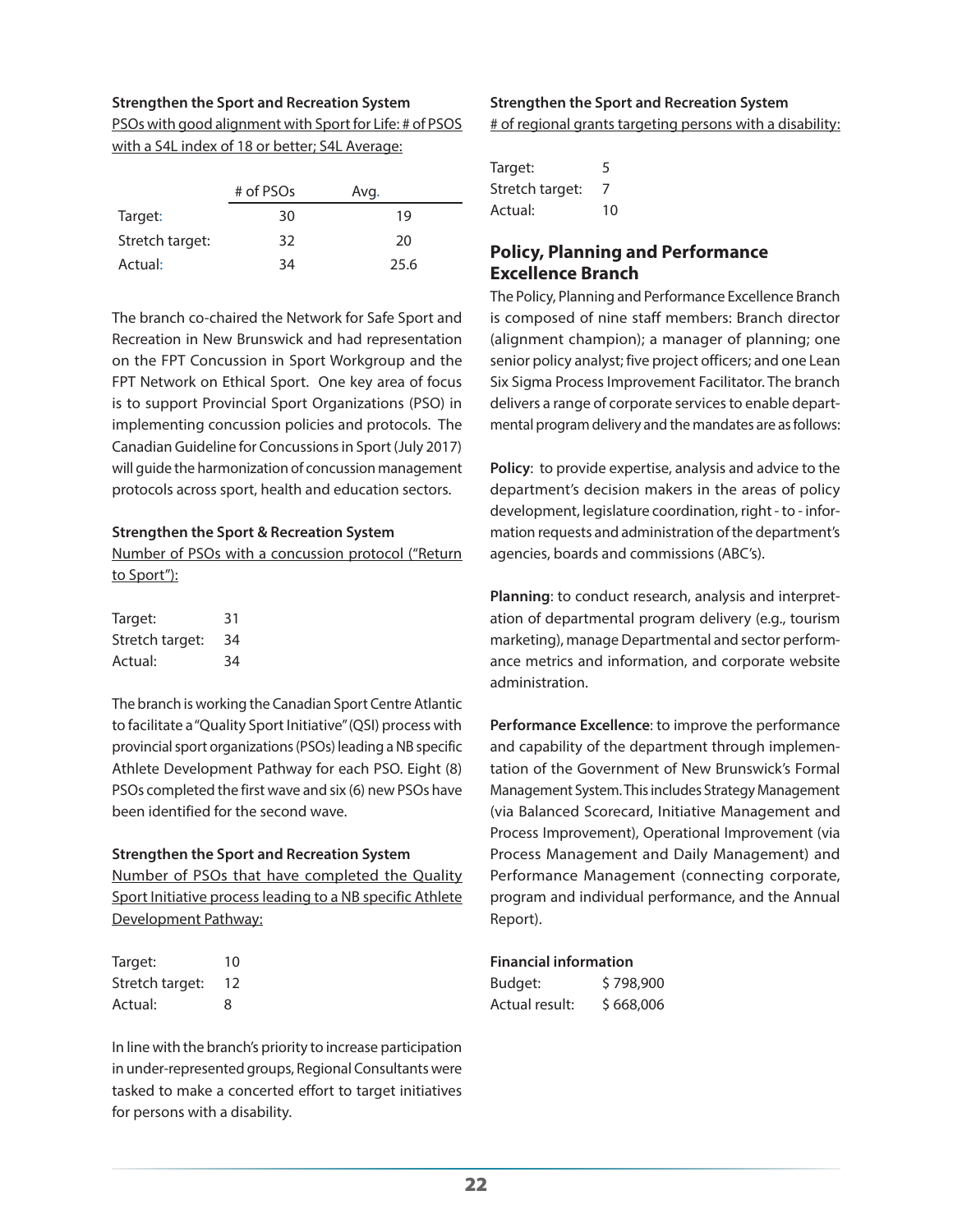#### **Highlights**

- Completed a departmental "people strategy" in order to foster a proud, productive, and professional civil service;
- Developed cultural industry trends to support strategy development for the sector;
- Integrated tourism visitor experience ratings into tourism and parks planning to continue to build a customer focused culture;
- One staff obtained "Leading Change" certification to support the Tourism Division organization redesign.
- Completed research to better understand tourism visitor travel using mobile data and implemented trail use monitoring with our sector partners;
- Coordinated, reviewed documents and prepared responses for 44 requests under the Right to Information and Protection of Privacy Act, an increase from 24 the previous year;
- Analysed and published the monthly New Brunswick tourism-sector indicators posted at http://www2.gnb.ca/content/gnb/en/ Departments/thc/publications.html#ti;and
- Facilitated the following Process Improvement projects with project teams to improve service delivery and foster a culture of continuous improvement:
	- Reducing effort in Grant processing
	- Design the Tourism Product Innovation Process
	- Build the "Research and Analysis" process for the Planning Unit
	- Improving Departmental lean-sixsigma project selection process
	- Create the Tourism Process Classification Framework (PCF)
	- Improve the Tourism Influencers Program

#### **Key Performance Indicators** Percent of Calendar of Commitments on schedule:

The calendar of commitments consists of twenty (20) leadership best practices which drive strategic implementation. With 74 per cent of actions complete, the department made a significant improvement over the 4 per cent score from last year, although the branch was under the target of 90 per cent.

Base: 45% Target: 90% Actual: 74%

#### Increase of employees working full time in continuous improvement:

This measures the commitment to staff development and training to drive a culture of continuous improvement. THC increased the number of active lean-six-sigma facilitators to five from one the previous year.

 Base: 1 Target: 6 Actual: 5

#### Improvement in Formal Management System maturity index:

This index measures the department's change in organizational capacity to achieve "performance excellence".

Base: 52% Target: N/A Actual: 53%

#### **Financial and Information Management and Technology Services Branch**

The Financial and Information Management and Technology Services Branch is composed of nine employees which includes one director and one manager and is responsible for financial management, strategic procurement management, information technology management, records management, office space management and corporate administrative support.

The Financial Management Services Branch provides financial leadership and expert advice to senior management, departmental managers, central agencies and staff.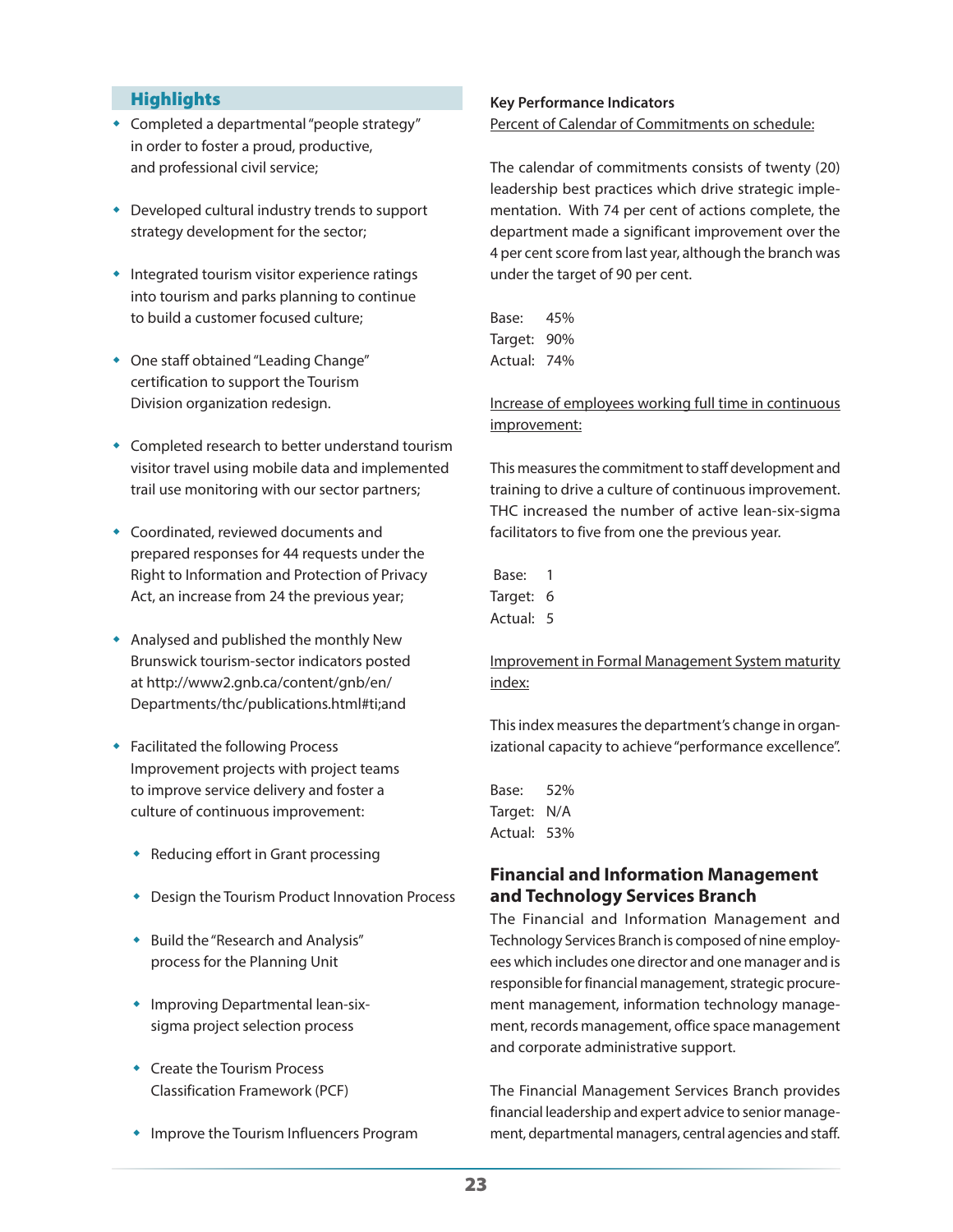The unit provides overall budgeting, financial planning and reporting, monitoring, consulting and accounting services to the department for the Department's Ordinary, Special Purpose, Special Operating and Capital budgets (\$76.9 M in expenditures and \$9.8 M in revenues). The unit also provides accounting services which includes ensuring that transactions are accurately reflected in the books of the province, maintaining the Departmental Financial Information systems, maintaining and reconciling asset and liability accounts and collecting and depositing revenue. The Financial Management Branch is responsible for the review and evaluation of the adequacy and effectiveness of departmental internal controls as well as ensuring adherence to the government's and department's related policies, procedures and guidelines. The unit co-ordinates the financial planning, budgeting and interim financial statement process, and provides financial information and analysis to senior management and end users both centrally and throughout the regions of the province. The unit is responsible for the preparation of briefing materials and participation in presentation to the Standing Committee on Public Accounts and the Standing Committee on Estimates and Fiscal Policy and for briefings to the Minister and to the Deputy Minister.

The Information Technology Unit provides information management and technology related services to the department. The unit is a quality driven, client-oriented service provider that is focused on being a center of excellence in information (records) management, technology and application development. The unit works in collaboration with Service New Brunswick (SNB) Information Technology (IT) to provide continuous guidance and support in the development, procurement and use of technology and information management in support of departmental needs.

The Strategic Procurement Services Unit provides consulting services to internal and external clients (vendors) related to the strategic procurement of goods and services. This unit provides advice to clients on the procurement process based on an in-depth knowledge of the Procurement Act and Regulations, as well as pertinent provincial legislation (Financial Administration Act, Crown Construction Act), trade agreements, procurement and industry trends and standards. The unit also provides direction and recommendations and assists clients in the preparation of Tenders, Requests for Proposals (RFP), Requests for Information (RFI), etc.; it coordinates and

leads the evaluation teams and provides to government final recommendations. This unit is also responsible for office space management and departmental telecommunication needs.

#### **The Human Resources Branch**

The Human Resources Branch is composed of four (employees: managing director, two consultants; and one employment coordinator. The branch provides planning, leadership, direction and support in Human Resources Management to the department. The branch is responsible for delivering support to managers and employees in the following areas: workforce planning; workplace health, safety and wellness; human resources policy development and implementation; program development and management; human resources best practices; employee learning and development; conflict resolution; staffing and recruitment; job evaluation and classification; and employee and labour relations. **Operational and transactional human resources services are delivered by Service New Brunswick to Part 1 Departments and agencies.** 

#### Culture, Heritage and Archaeology Division

The Culture, Heritage and Archaeology Division supports economic growth and fosters pride of place through the conservation, development, promotion and nurturing of our heritage, the arts and our cultural industries.

The division consists of the Arts and Cultural Industries Branch, the Heritage Branch and the Archeological Services Branch.

The Arts and Cultural Industries Branch is composed of 10 employees: executive director responsible for the Culture, Heritage and Archaeology Division; two managers, four program consultants, one administrative assistant, one administrative officer and one art bank technician.

The Arts and Cultural Industries Branch provides leadership for the development, implementation and monitoring of government programs, policies and strategies supporting the arts and cultural industries in the province. The branch also facilitates community cultural development and the economic development of New Brunswick's cultural industries; provides advisory services; financial assistance and technical services for arts organizations;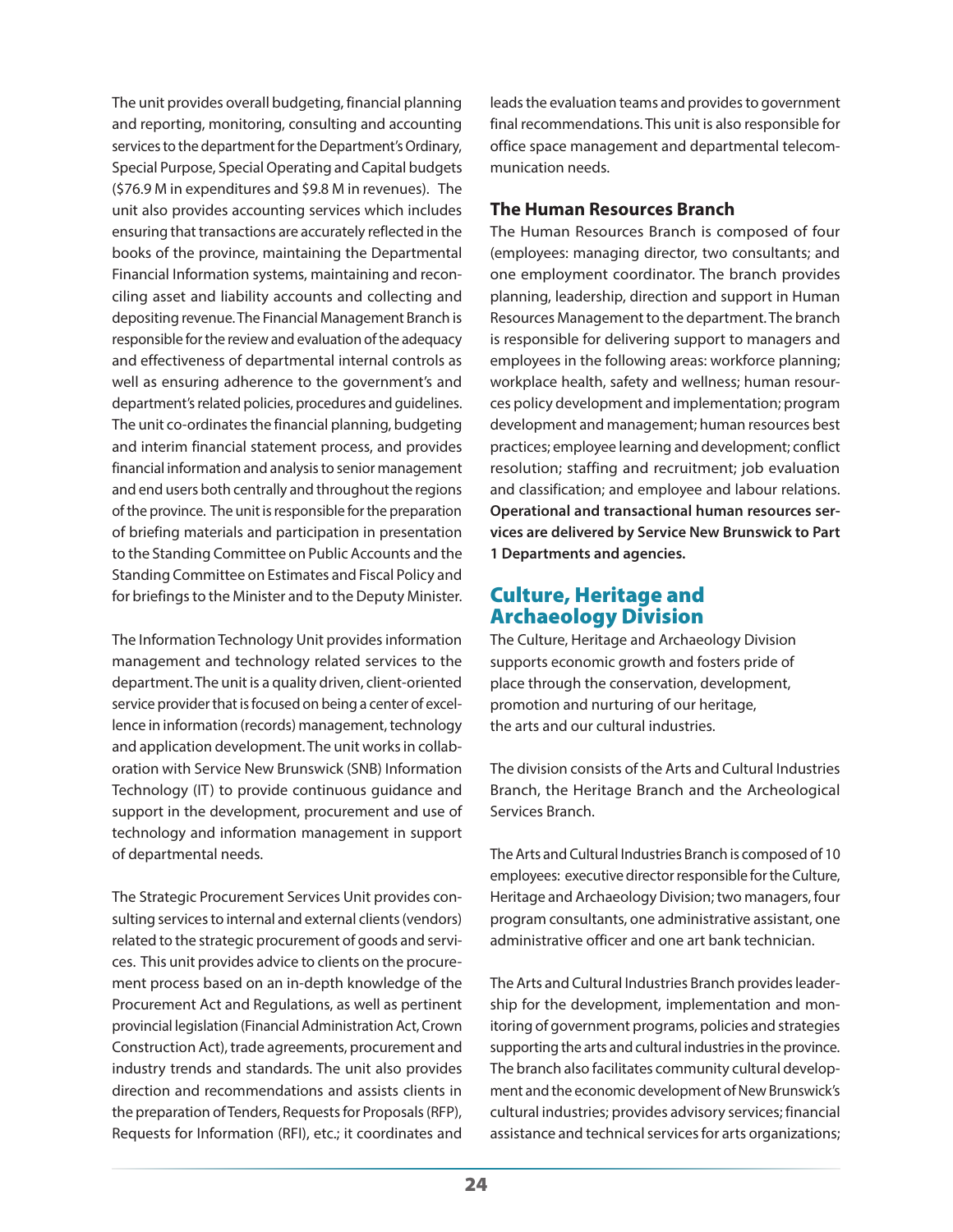associations, community groups and cultural industries (film, television and new media, music and sound recording, book and periodical publishing, visual arts and fine craft); manages the New Brunswick Art Bank; and works collaboratively with the New Brunswick Arts Board ensuring the programs of both organizations are conducive to the advancement of the arts in New Brunswick.

#### **Highlights**

- Creative Futures, the Cultural Policy for New Brunswick was in year five of its implementation. At this point, all actions within the plan have been accomplished or are underway;
- A Public Art Policy for the Province of New Brunswick was adopted in 2018. Two pilot projects were completed, one in Saint John and one in Dieppe;
- Collaborated on several projects to increase capacity building in technical and artistic competencies, such as the threecommunity emerging curator's initiative at the Beaverbrook Art Gallery;
- $\bullet$  Provided a total of \$7,7 M in grants and the recipients can be viewed at www.gnb.ca/culture;
- The Artist in Residency/VanGO! Program expanded through a partnership with the Department of Education and Early Childhood Development, ensuring the Art Bank is visible in New Brunswick's school system. This initiative saw a renewed focus this past year ensuring that students benefit from interactions with New Brunswick professional artists presenting exhibitions in each school;
- Music/MusiqueNB now manages the Music Industry Development Program. The program supported more than 38 export initiatives in France, the United Kingdom, and the United States, to name a few; and
- Published a Book Publishing Economic Impact Study and funded Cultural Industries take-off initiatives.

#### **The Heritage Branch**

The Heritage Branch is composed of 12 employees: one director; three managers; five program officers; one administrative assistant; one financial officer; and one registrar. The branch facilitates the promotion, awareness, understanding, conservation and preservation of New Brunswick's human and natural heritage resources for present and future generations.

The branch coordinates and supports activities designed to promote heritage awareness, and to conserve heritage resources. As part of its coordination role, the branch provides financial assistance, heritage planning and leadership to the province's heritage and museum communities. The branch administers the Heritage Conservation Act and the provincial Toponymy Program. The branch participates in the ongoing implementation of Creative Futures: A Renewed Cultural Policy for New Brunswick and continues to administer matters pertaining to the naming of places and geographic features within the province.

#### **Highlights**

- The branch collaborated with DTI on the development of a conservation approach to provincially-owned Covered Bridges;
- The branch also collaborated with the National Heritage Trust in holding their AGM in Fredericton in October 2018;
- Through the Built Heritage Program, the Branch participated in 12 built heritage rehabilitation projects on significant community heritage places. Through the Community Cultural Places Program, the branch participated in eight projects that created or enhanced community cultural venues;
- The Community Museums Summer Employment Program assisted with the allocation of 115 employees including 900 work weeks obtained from the Department of Post-Secondary Education, Training and Labour, for community museums not eligible for the Student Employment Experience Development (SEED) Program. The students hired had an opportunity to perfect their knowledge of New Brunswick history and develop life skills;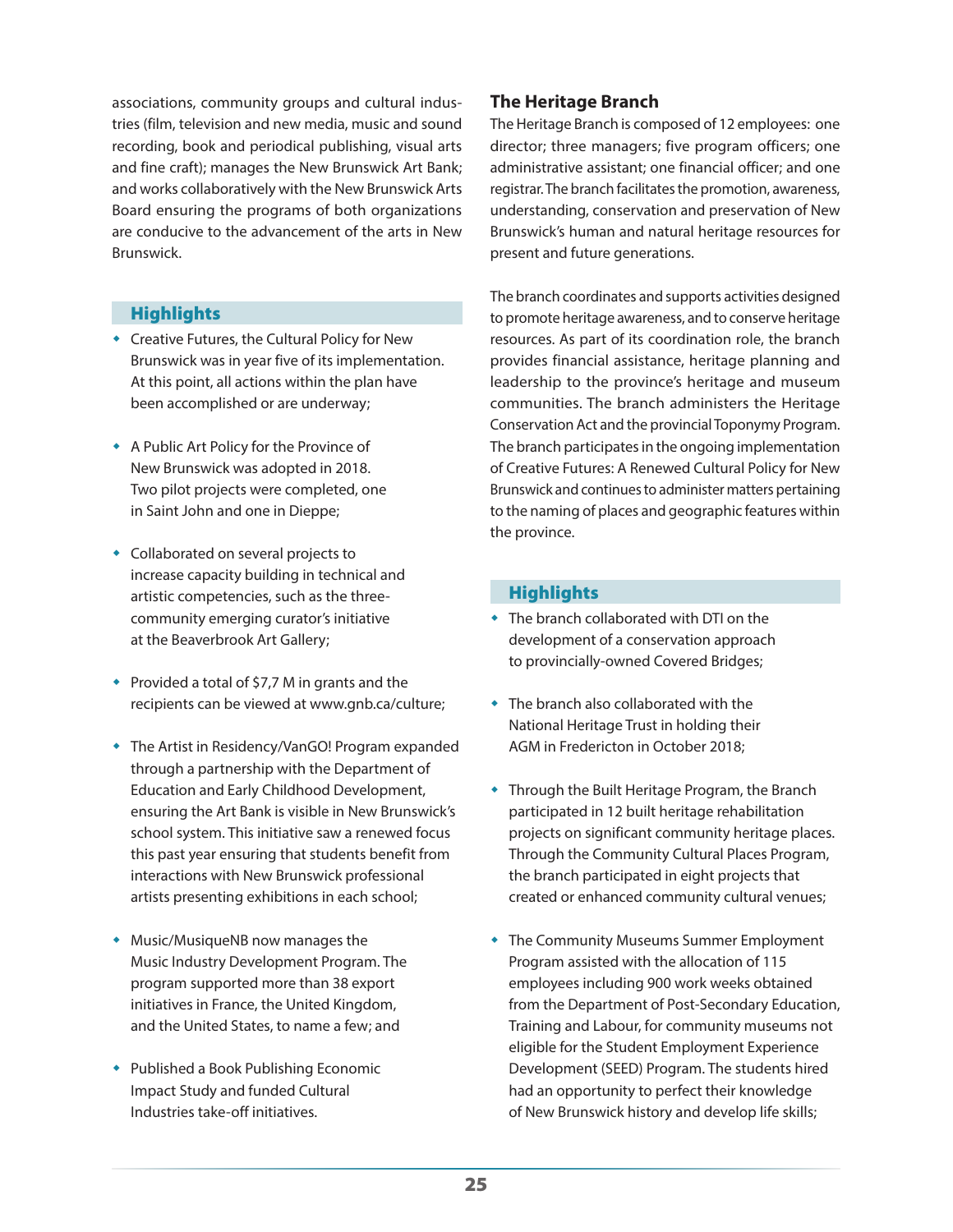- The branch coordinated Heritage Week 2018 under the theme Heritage Now! The Reverberations of our Past - Le Patrimoine au présent! Les répercussions de notre passé and the provincial Heritage Fair Program, which included planning for 119 school-based fairs and 10 regional heritage fairs culminating in the Provincial Heritage Fair Showcase;
- The branch was responsible to coordinate the Official New Brunswick Day Celebration along with four regional celebrations leading to the official celebration. Each celebration was held in a different New Brunswick community; and
- Defined an approach to improve overall administration of key heritage institutions.

#### **The Archaeological Services Branch**

The Archaeological Services Branch is composed of 10 employees and provides comprehensive cultural resource management of the province's archaeological heritage. The branch is also accountable for the provincial responsibilities in cultural resource management of New Brunswick's 13,000 years of archaeo-logical heritage.

The branch informs all levels of government, industry and individuals on the conservation, management and commemoration of these heritage resources for the benefit of present and future generations.

Under the direction of a provincial archaeologist and director, the branch is responsible for the preservation, management and development of New Brunswick's archaeological heritage. Major areas of activity include:

- Research, particularly Indigenous history (applied and preparatory);
- Resource management (environmental impact assessment and use planning, disposal, water course permits, (i.e., preservation of threatened sites, cultural and natural);
- Collections/information management private collections registrations, site inventory and control, collections (more than 90,000 specimens), archival project records;
- Project permitting evaluation, allocation, monitoring;
- Commemorations designation and site protection declarations;
- Site developments as tourist/education attractions with communities, reserves, etc.; and
- Public access to history lectures, talks, media appearances, open research, publications and consultation with involved or effected communities.

The Archaeological Services Branch has three sections:

- **• The Archaeological Regulatory Unit** administers the regulatory permit process under the Heritage Conservation Act and provides enforcement and oversight for archaeological field work being undertaken by permit holders, as well as holds and undertakes research, maintains and conserves the provincial archaeological collection.
- **• The Archaeological Engagement Unit** leads engagement activities with First Nations as they relate to Indigenous archaeology generally and specifically regarding Environmental Impact Assessments and other assessment and planning activity.
- **• The Archaeological Field Unit** undertakes project management for selected archaeological assessment projects and field work for Crown projects for various departments and agencies.

#### **Highlights**

- The Department of Transportation and Infrastructure and the Department of Tourism, Heritage and Culture's partnership archived a cost savings of more than \$600,000 for the province with a total savings of nearly \$4.4 M since 2011;
- Under the Heritage Conservation Act, the branch implemented a new permitting and inspections single-entry-point structure;
- The branch issues a total of 146 Archaeological Field Research Permits for Government, Private Industry, and Research Projects;
- The branch held a total of 50 Archaeological Field Research Permits in 2018 and completed 44 projects for the Department of Transportation and Infrastructure, Department of Energy and Resource Development, and the Department of Tourism, Heritage and Culture;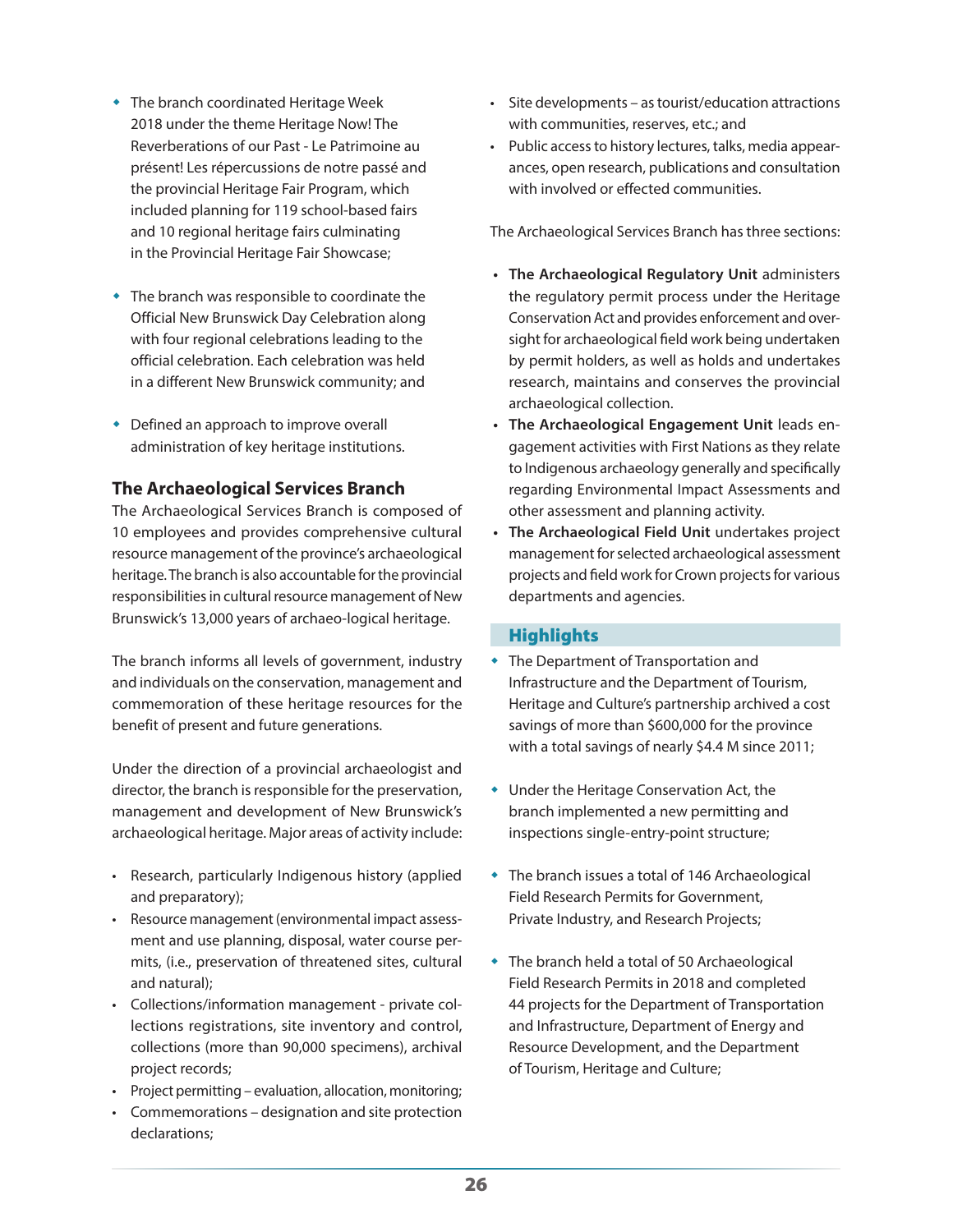- In 2018, THC hired a total of 22 seasonal staff to assist with the completion of Archaeological Impact Assessment work, including 19 Certified Indigenous Technicins;
- The branch continues to offer the Archaeological Technician Level 1 certification developed by GNB and delivered to students in New Brunswick. The goal of this certification program is to provide graduates with the technical and theoretical skills required to work on all phases of archaeological projects. Since the first students graduated in 2016, employment in archaeology is 90 per cent; and
- As part of the Fundy Trail Connector project, the Branch completed the excavation of a large Pre-Contact Archaeological site.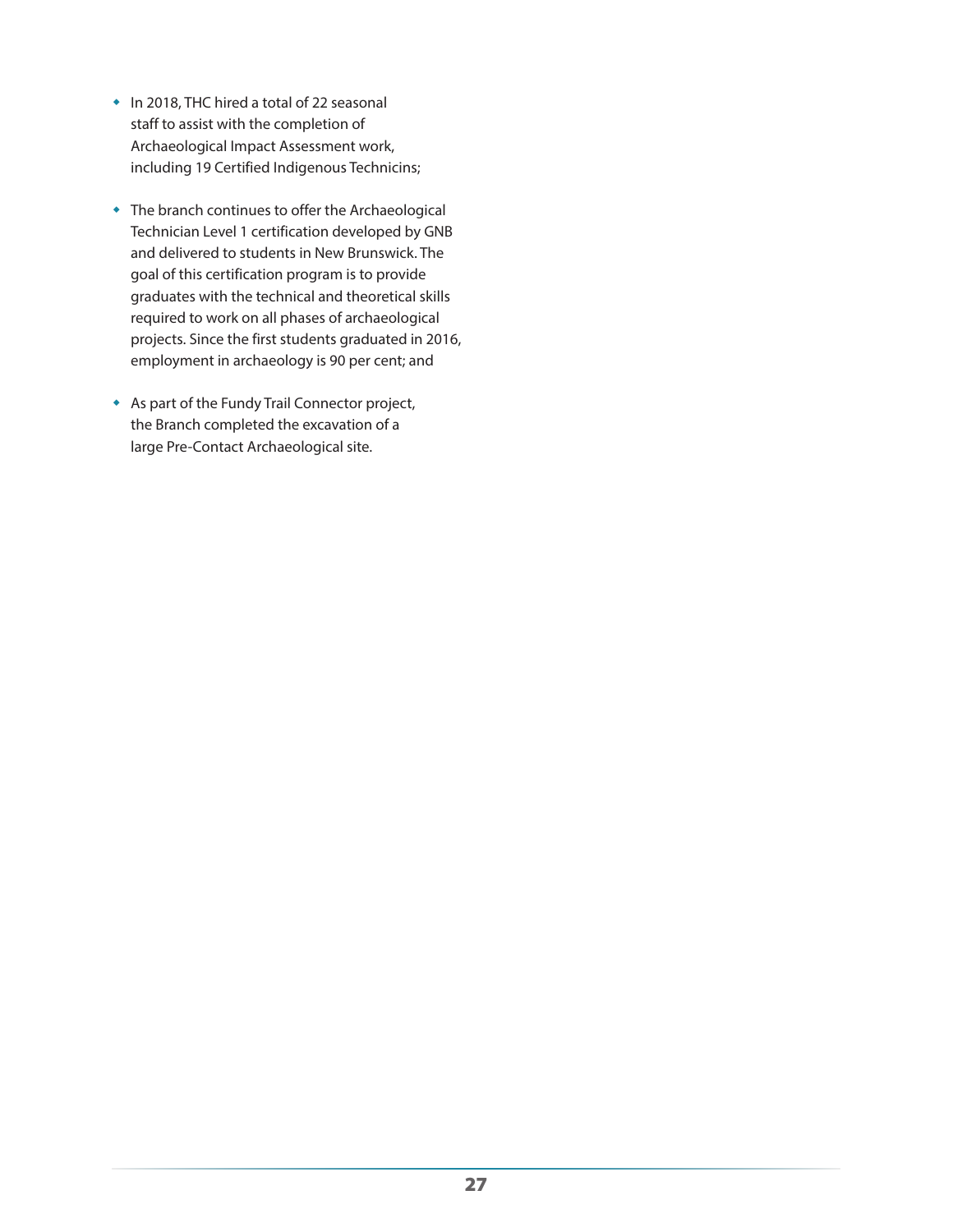### <span id="page-33-0"></span>Financial information

#### **Table 1: Ordinary Expenditure Status Report by Program Component**

Fiscal Year Ending March 31st, 2019 (\$ 000's)

| <b>Ordinary Program</b>             | <b>Final Budget</b> | <b>Actual</b> | <b>Variance</b><br>(Under) Over |
|-------------------------------------|---------------------|---------------|---------------------------------|
| <b>Administration</b>               | 2,430.0             | 2,248.1       | (181.9)                         |
| <b>Sports and Recreation</b>        | 6,922.9             | 6,883.9       | (39.0)                          |
| Culture                             |                     |               |                                 |
| Arts and Cultural Industries        | 9,336.0             | 9,246.6       | (89.4)                          |
| Heritage                            | 6,927.0             | 6,764.3       | (162.7)                         |
| <b>Archeological Services</b>       | 547.0               | 610.4         | 63.4                            |
| <b>Tourism and Parks</b>            |                     |               |                                 |
| Marketing and Visitor Information   | 7,037.0             | 6,405.3       | (631.7)                         |
| Sales, Media and Visitor Experience | 3,040.0             | 2,751.0       | (289.0)                         |
| <b>Product Innovation</b>           | 10,709.0            | 8,786.7       | (1,922.3)                       |
| <b>Parks and Attractions</b>        | 15,793.6            | 16,771.1      | 977.5                           |
| <b>Total Ordinary Expenditures</b>  | 62,742.5            | 60,467.4      | (2,275.1)                       |

#### **Table 2: Special Purpose Accounts Expenditure Status Report by Program**

Fiscal Year Ending March 31st, 2019 (\$ 000's)

|                         | <b>Parlee Beach</b><br><b>Maintenance</b> | <b>Viscount Bennett</b><br><b>Trust Fund</b> | <b>Arts Develop't</b><br><b>Trust Fund)</b> | <b>Sports</b><br><b>Develop't</b><br><b>Trust Fund</b> | Go NB! |
|-------------------------|-------------------------------------------|----------------------------------------------|---------------------------------------------|--------------------------------------------------------|--------|
| <b>Opening Balance</b>  | 284.3                                     | 48.0                                         | 5.6                                         | 4.9                                                    | 190.8  |
| <b>Revenues</b>         |                                           |                                              |                                             |                                                        |        |
| <b>Budget</b>           | 79.0                                      | 10.0                                         | 700.0                                       | 500.0                                                  | 290.0  |
| Actual                  | 43.4                                      | 5.8                                          | 700.0                                       | 500.0                                                  | 382.7  |
| Variance (Under) / Over | (35.6)                                    | (4.2)                                        |                                             |                                                        | 92.7   |
| <b>Expenses</b>         |                                           |                                              |                                             |                                                        |        |
| Budget                  | 60.0                                      | 10.0                                         | 700.0                                       | 500.0                                                  | 290.0  |
| Actual                  | 9.1                                       | 0.2                                          | 700.0                                       | 500.0                                                  | 322.4  |
| Variance (Under) / Over | (50.9)                                    | (9.8)                                        |                                             |                                                        | 32.4   |
| <b>Closing Balance</b>  | 318.6                                     | 53.6                                         | 5.6                                         | 4.9                                                    | 251.1  |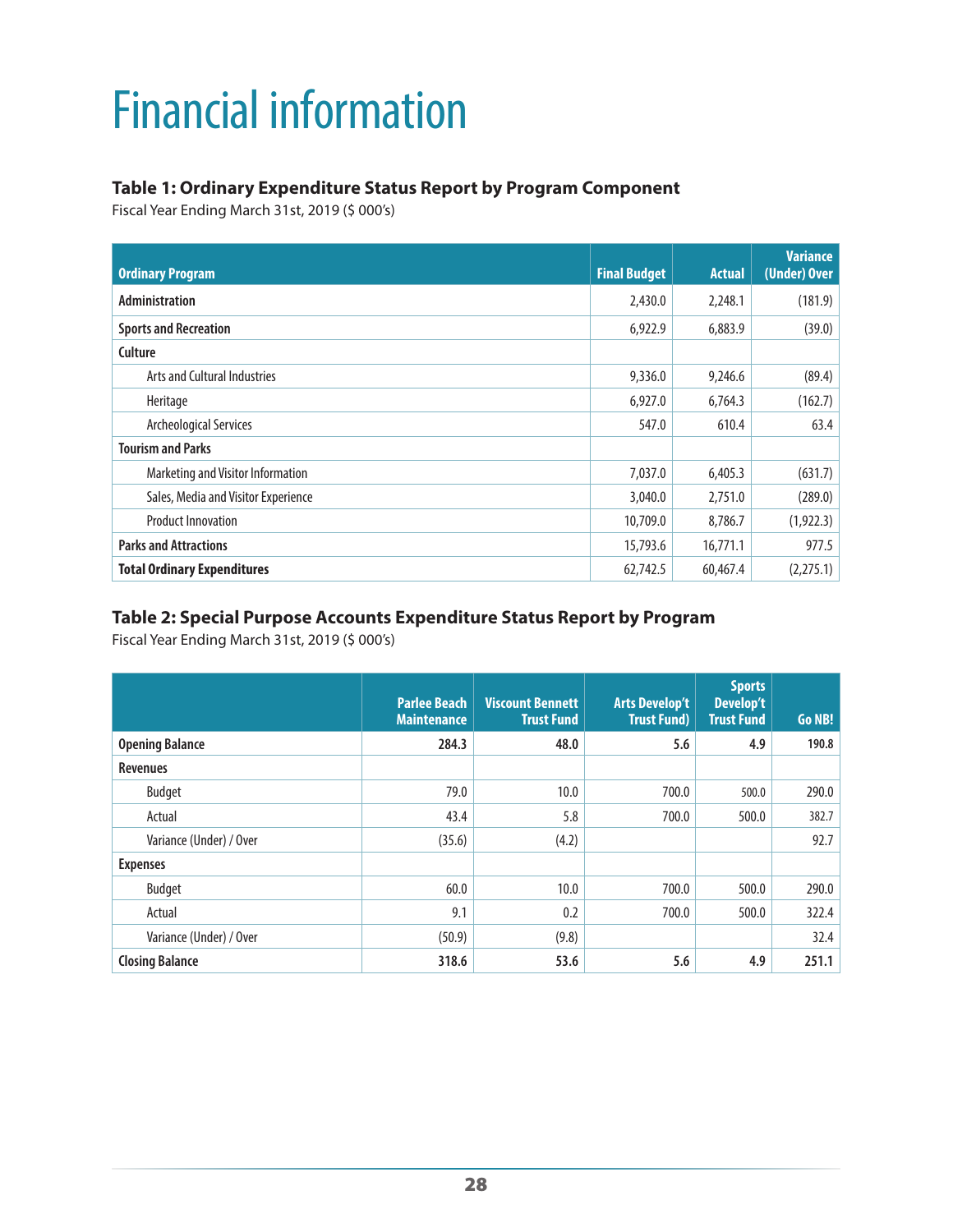#### **Table 3: Special Operating Agency Expenditure Status Report by Program**

Fiscal Year Ending March 31st, 2019 (\$ 000's)

|                         | <b>Final Budget</b> | <b>Actual</b> | <b>Variance (Under) Over</b> |
|-------------------------|---------------------|---------------|------------------------------|
| <b>Opening Balance</b>  | 2,055.1             | 2,055.1       |                              |
| <b>Revenues</b>         |                     |               |                              |
| Mactaquac Golf Course   |                     |               |                              |
| <b>Hopewell Rocks</b>   | 4,032.0             | 3,975.7       | (56.3)                       |
| Sugarloaf Lodge         | 148.0               | 206.1         | 58.1                         |
| Parlee Beach Campground | 396.0               | 381.2         | (14.8)                       |
| <b>Expenses</b>         |                     |               |                              |
| Mactaquac Golf Course   | 524.0               | 508.6         | (15.4)                       |
| <b>Hopewell Rocks</b>   | 4,038.0             | 4,429.8       | 391.8                        |
| Sugarloaf Lodge         | 164.0               | 175.4         | 11.4                         |
| Parlee Beach Campground | 325.0               | 170.6         | (154.4)                      |
| <b>Closing Balance</b>  | 1,580.1             | 1,333.7       | (246.4)                      |

#### **Table 4: Capital Expenditure Status Report**

Fiscal Year Ending March 31st, 2019 (\$ 000's)

|         |                    | Final Budget   Actual   Variance (Under) Over |
|---------|--------------------|-----------------------------------------------|
| Capital | $12,590.0$ 9,659.4 | (2,930.6)                                     |

#### **Table 5: Ordinary Revenue Status Report by Source**

Fiscal Year Ending March 31, 2019 (\$ 000's)

|                                | Final Budget   Actual |                   | Variance (Under) Over |
|--------------------------------|-----------------------|-------------------|-----------------------|
|                                |                       |                   |                       |
| Return on Investment           | 1.0                   | 0.8               | (0.2)                 |
| Sale of Good and Services      |                       | $3,065.0$ 3,476.6 | 411.6                 |
| <b>Miscellaneous</b>           | 4.0                   | 102.5             | 98.5                  |
| <b>Total Ordinary Revenues</b> | 3,070.0               | 3,579.9           | 509.9                 |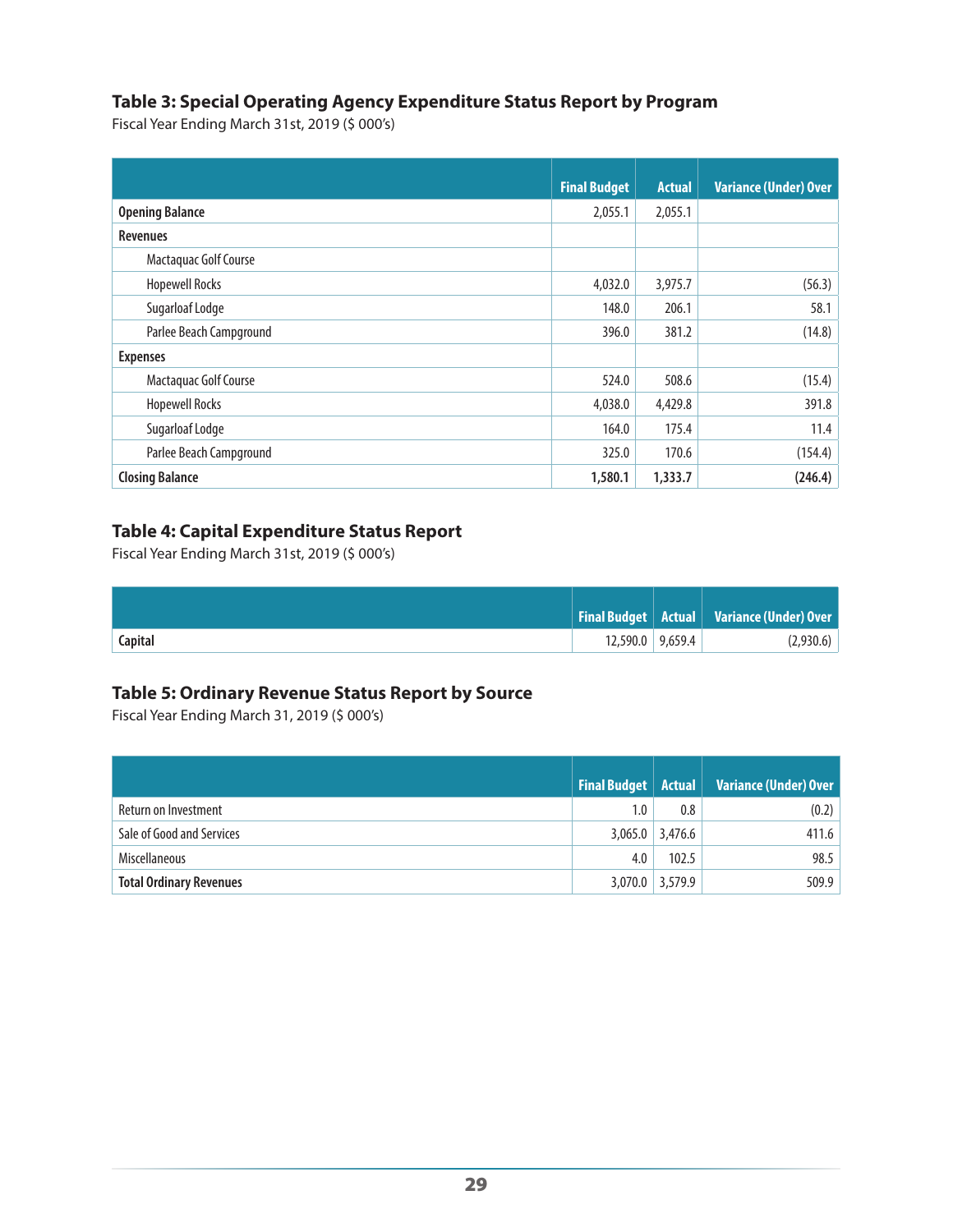## <span id="page-35-0"></span>Summary of staffing activity

Pursuant to section 4 of the Civil Service Act, the Deputy Minister of the Department of Human Resources delegates staffing to each Deputy Head for his or her respective Department(s). Please find below a summary of the staffing activity for 2018-2019 for Tourism, Heritage and Culture.

| Number of permanent and temporary employees as of Dec. 31 of each year |      |      |  |
|------------------------------------------------------------------------|------|------|--|
| <b>Employee type</b>                                                   | 2018 | 2017 |  |
| Permanent                                                              | 155  | 157  |  |
| Temporary                                                              | 103  | 76   |  |
| <b>TOTAL</b>                                                           | 258  | 233  |  |

The department advertised 20 competitions, including 13 open (public) competitions and seven closed (internal) competitions.

Pursuant to sections 15 and 16 of the Civil Service Act, the department made the following appointments using processes to establish merit other than the competitive process:

| <b>Appointment type</b>                               | <b>Appointment description</b>                                                                                                                                                                          | <b>Section of the</b><br><b>Civil Service Act</b> | <b>Number</b> |
|-------------------------------------------------------|---------------------------------------------------------------------------------------------------------------------------------------------------------------------------------------------------------|---------------------------------------------------|---------------|
| Specialized Professional,<br>Scientific or Technical  | An appointment may be made without competition when a position<br>requires:<br>$-$ a high degree of expertise and training<br>- a high degree of technical skill<br>- recognized experts in their field | 15(1)                                             | $^{0}$        |
| Equal Employment<br><b>Opportunity Program</b>        | Provides Aboriginals, persons with disabilities and members of a<br>visible minority group with equal access to employment, training and<br>advancement opportunities.                                  | 16(1)(a)                                          | 0             |
| <b>Department Talent</b><br><b>Management Program</b> | Permanent employees identified in corporate and departmental talent<br>pools, who meet the four-point criteria for assessing talent, namely<br>performance, readiness, willingness and criticalness.    | 16(1)(b)                                          | $^{0}$        |
| Lateral transfer                                      | The GNB transfer process facilitates the transfer of employees from within<br>Part 1, 2 (school boards) and 3 (hospital corporations) of the Public<br>Service.                                         | $16(1)$ or $16(1)(c)$                             | 3             |
| Regular appointment of<br>casual/temporary            | An individual hired on a casual or temporary basis under section 17 may<br>be appointed without competition to a regular properly classified position<br>within the Civil Service.                      | 16(1)(d)(i)                                       | 0             |
| Regular appointment of<br>students/apprentices        | Summer students, university or community college co-op students or<br>apprentices may be appointed without competition to an entry level<br>position within the Civil Service.                          | 16(1)(d)(ii)                                      | 0             |

Pursuant to section 33 of the Civil Service Act, no complaints alleging favouritism were made to the Deputy Head of Tourism, Heritage and Culture and no complaints were submitted to the Ombud.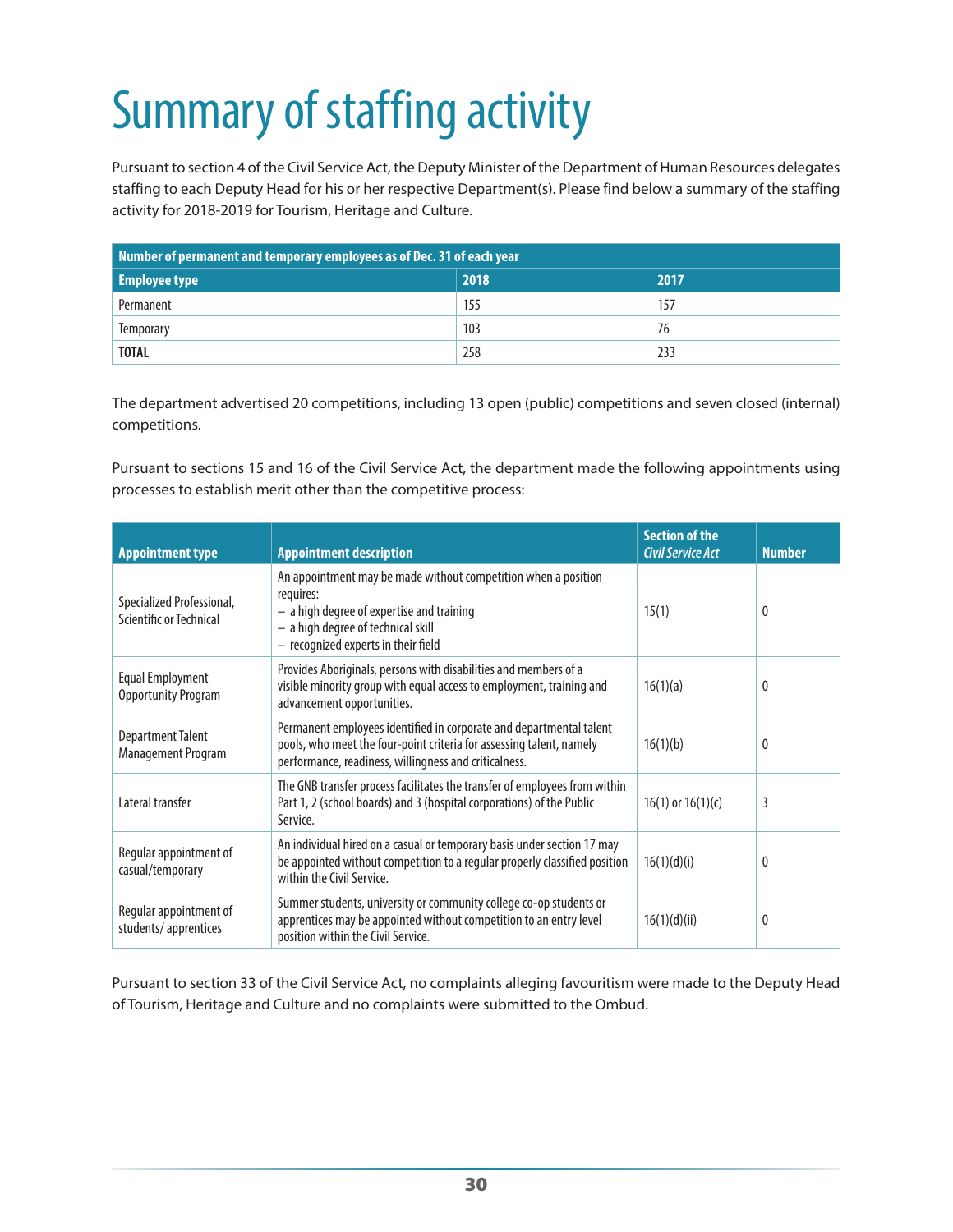### <span id="page-36-0"></span>Summary of legislation and legislative activity

**The Department of Tourism, Heritage and Culture did not have any legislative activity in the 2018-2019 fiscal year**.

The acts for which the department was responsible in 2018-2019 may be found at: <http://laws.gnb.ca/en/deplinks?subjectnumber=16>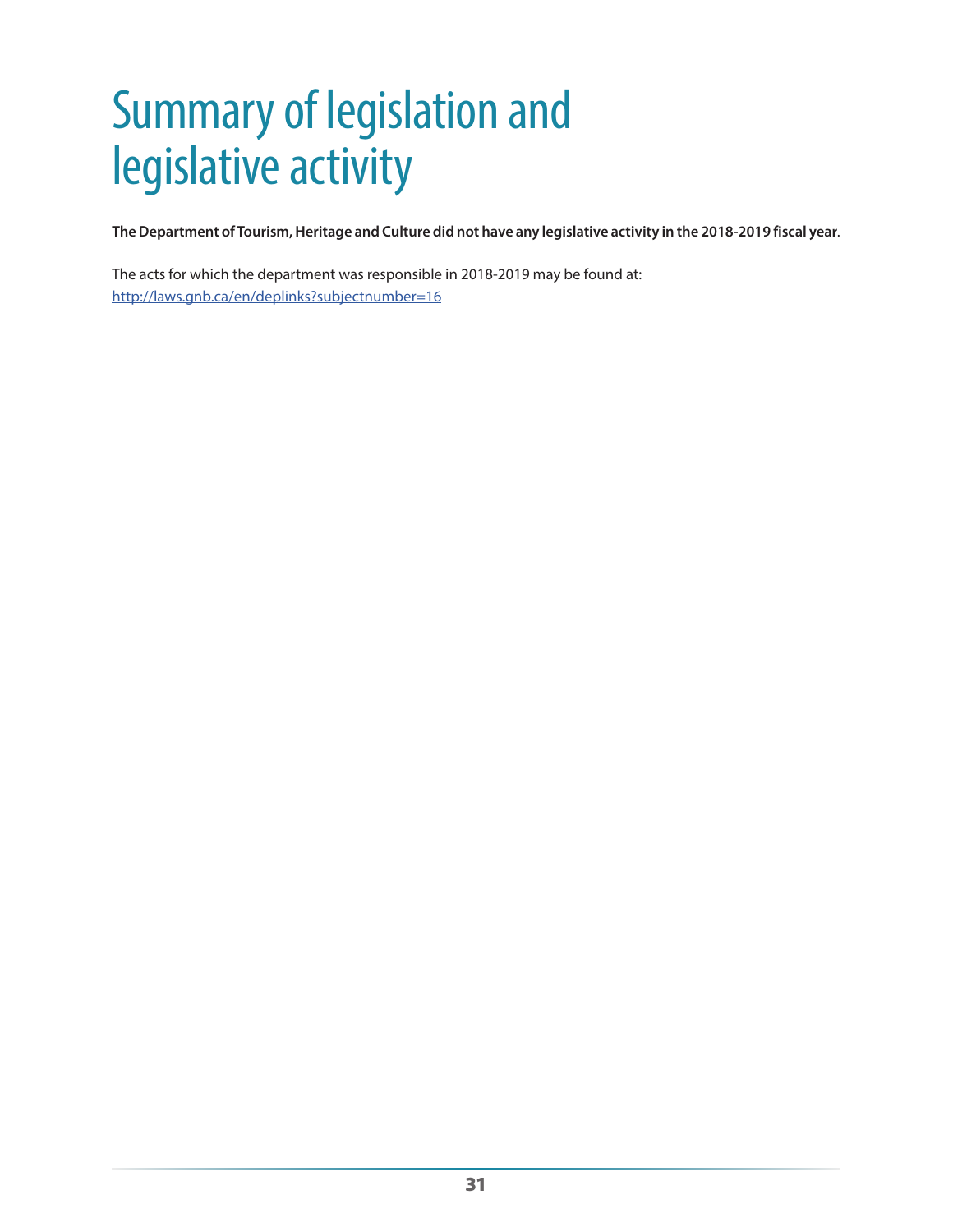### <span id="page-37-0"></span>Summary of Official Languages activities

#### **Introduction**

In 2018-2019, the Department of Tourism, Heritage and Culture continued to implement our revised Official Languages Action Plan which supports the GNB Official Languages Plan and monitors and evaluates all departmental activities supporting the four focus areas detailed below.

The department continues to implement improved processes in the provision of quality services in both Official Languages.

#### **Focus 1 – Language of Service**

The department provides the Language of Service Quick Reference Guides to all new employees. Moving forward, these guides will be included in the Tourism, Heritage and Culture employee on-boarding package.

The department conducts random audits to verify the active offer of service is made in both Official Languages by telephone, in person, through signage, through correspondence and through all electronic services.

The Parks and Attractions Branch completed the installation of all the primary operational signs with modernized signs that follow the new signage manual and the requirements set out in the Official Languages Act. The secondary signs are in progress to be installed and completed by Summer 2020.

#### **Focus 2 – Language of Work**

The department provides the Language of Work Quick Reference Guides to all new employees. Moving forward, these guides will be included in the Tourism, Heritage and Culture employee on-boarding package.

The department provides a form to all new employees requesting information about their preferred Language of Work.

The department ensures performance reviews are offered and conducted in the employee's Official Language of Work and that managers review the Language of Work and Language of Service Policies with their employees to ensure they understand their right to work in their language of choice as well as their obligation to provide an active offer and service in both Official Languages.

Second-language training was offered to employees who meet the requirements of the Second-Language Training Policy. Six employees received second-language training in 2018-2019.

#### **Focus 3 – Development of the two official linguistic communities**

The department continues to consider the potential impact of all its policies and programs on both linguistic communities when Memorandums to Executive Council and briefs are submitted to the Executive Council Office.

#### **Focus 4 – Knowledge of the Act and other obligations**

The department continues to remind all employees of their responsibility to provide an active offer of service in both Official Languages at all times.

The department continues to monitor employee compliance with the Official Languages Act and the Language of Service policy.

#### **Conclusion**

The Department of Tourism, Heritage and Culture had no Official Languages complaints for 2018-2019 year.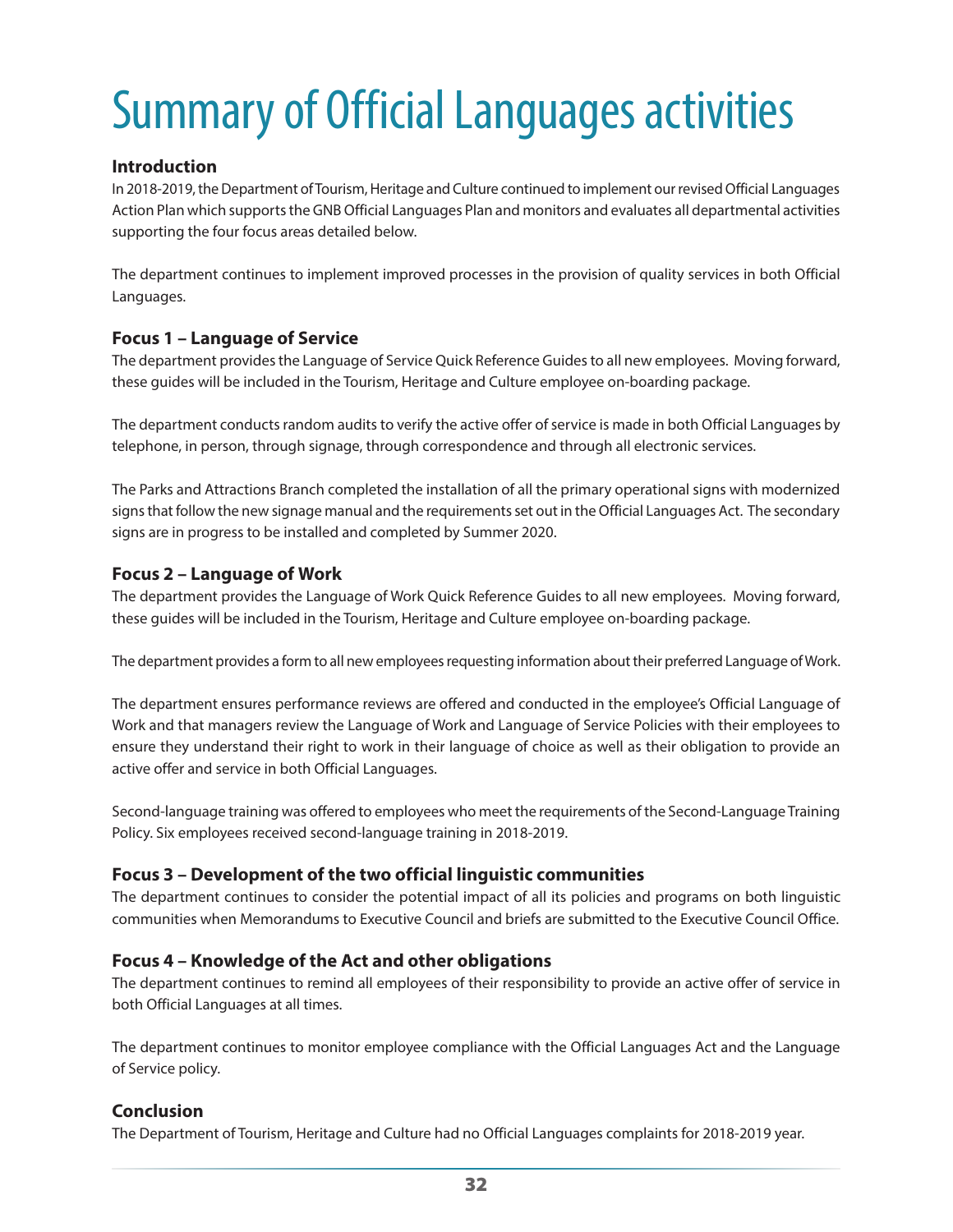### <span id="page-38-0"></span>Summary of recommendations from the Office of the Auditor General

The Department of Tourism, Heritage and Culture did not receive any recommendations from the Office of the Auditor General.